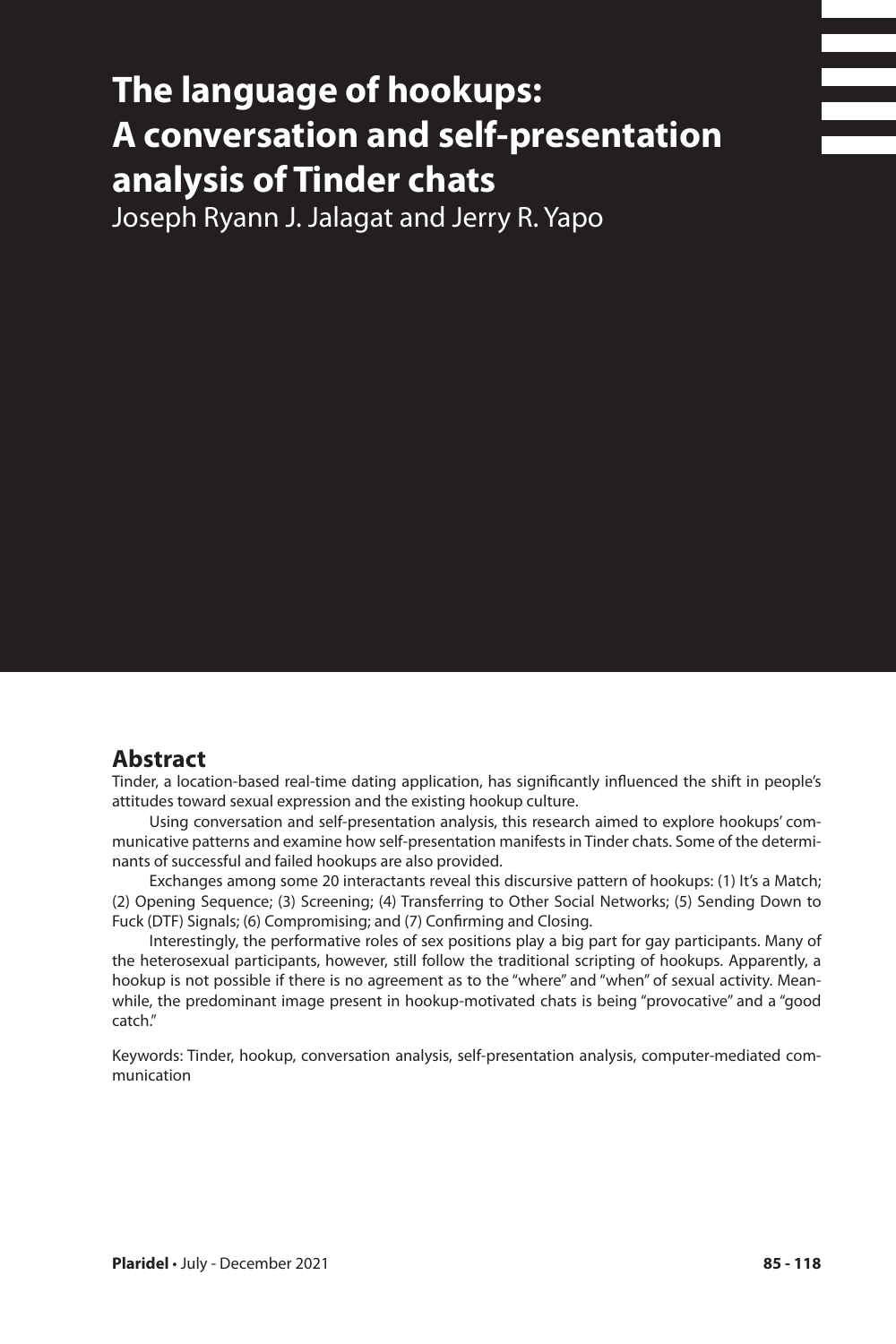# *Plaridel* **Open Access Policy Statement**

As a service to authors, contributors, and the community, *Plaridel: A Philippine Journal of Communication, Media, and Society* provides open access to all its content. To ensure that all articles are accessible to readers and researchers, these are available for viewing and download (except Early View) from the *Plaridel* journal website, provided that the journal is properly cited as the original source and that the downloaded content is not modified or used for commercial purposes. *Plaridel*, published by the University of the Philippines College of Mass Communication is licensed under Creative Commons Attribution-NonCommercial-NoDerivatives 4.0 International License (https://creativecommons.org/ licenses/by-nc-nd/4.0/legalcode).

## **How to cite this article in APA**

Jalagat, R. J. J. & Yapo, J. R. (2021). The language of hookups: A conversation and self-presentation analysis of Tinder chats. *Plaridel, 18*(02), 85-118. https://doi.org/10.52518/2021.18.2-01jalyap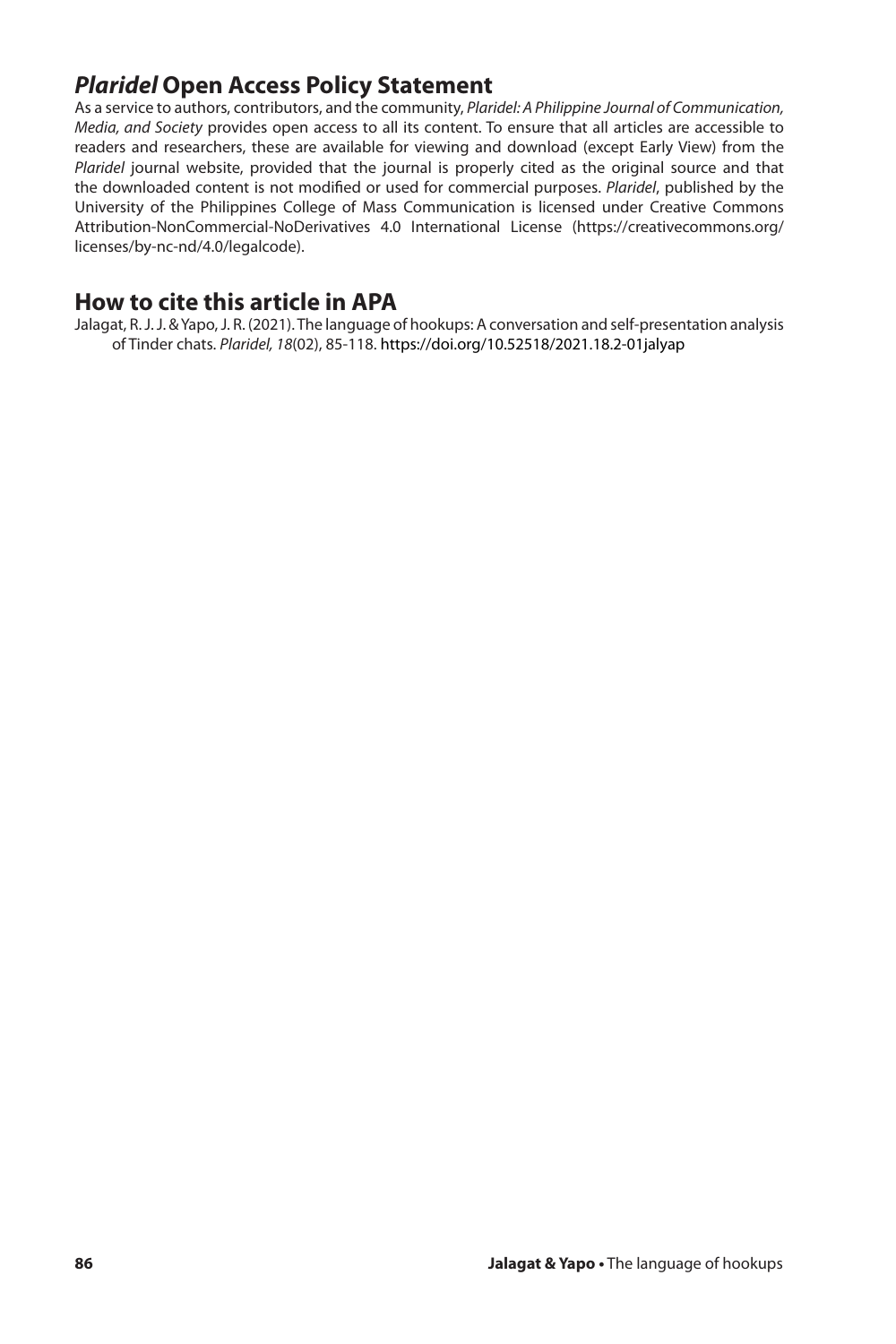# **1. Introduction**

The dating app Tinder has become a subject of public discourse because of its effects and influences on socio-cultural and personal spheres. Its promptness and immediacy as a dating app intensify users' tendency to meet and have a "fast sexual encounter" (Duguay, 2017; Licoppe et al., 2016). Because of that, it is labelled as a hookup app (Iqbal, 2020) and a digital extension to hookup culture (Christensen, 2018).

Although Tinder has gained popularity in the academe, it is still understudied (Christensen, 2018). There remains a dearth in the conversational aspect of hookups since the majority of the reviewed literature focused on the empirical and physical encounter aspects. Considering the significant shift in the sexual script, while at the same time arguing the relevant role of language as an inherent formula in establishing a culture, it is in this sense that this study aimed to contribute to the dialectics of Tinder and the app's communicative patterns and norms in hooking up.

The study employed two different methods to closely analyze the language and the normative impression made by the interactants: conversation analysis and self-presentation analysis. By focusing on Tinder chats, this sought to shed light on communication patterns, and to bring a clearer understanding of how participants engage and present themselves in the context of sex negotiation. Determinants of successful and failed hookups were also examined.

# **2. Problematique and Objectives of the Study**

The study sought to explore how participants structure their exchanges and present themselves on Tinder. Specifically, it aimed to:

- 1. determine the communication pattern present in negotiating hookup in Tinder chats;
- 2. analyze the participants' projected self-image in/through their exchanges; and
- 3. examine the factors that contribute to the success or failure of hookup exchanges.

# **3. Review of Related Literature**

## **3.1 Transformation of Intimacy**

Drawing from the advancement of technology and societal and cultural changes, intimacy, through time, has shifted significantly, metamorphosing in different directions.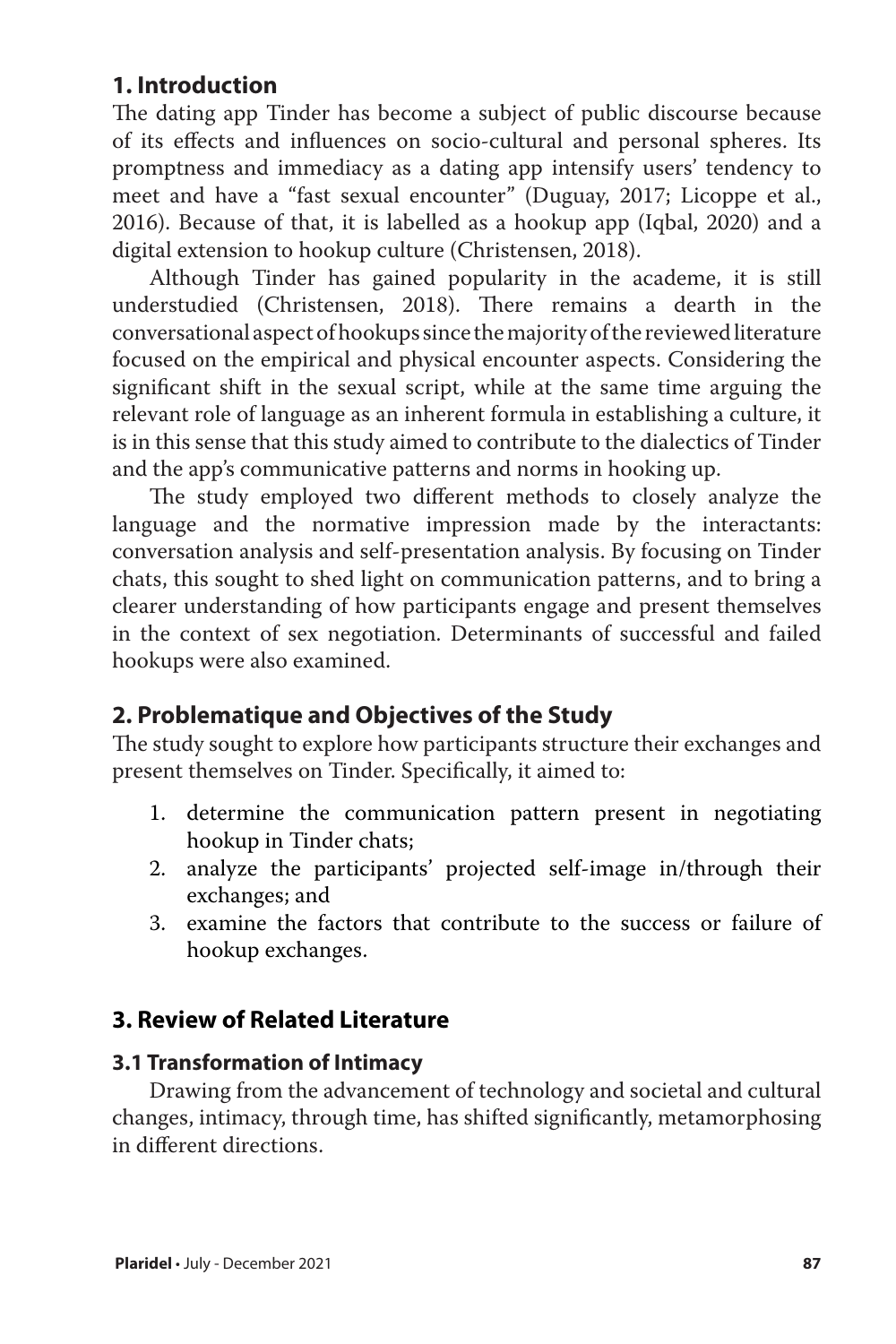According to Muniruzzaman (2017), intimacy has become way more diverse in the modern society. He also argued that unlike in pre-modern society wherein culture and belief systems largely shaped how people established relationships or connections, modern society's version of intimacy deals with individualization and agency (Muniruzzaman, 2017).

Pursuant to this, AnthonyGiddens (1992) proposed that with democracy, personal relationships are de-institutionalized. The shifts and processes caused by democracy can be linked to the new foundation of mutual trust. Living in the absence of communal forces (beliefs and norms), personal relationships have become self-exploratory, and thus, agency or freedom is exercised (*How viable is Gidden's concept of the 'pure relationship'. Evaluate his view of intimacy*, n.d.).

For Giddens (1991, 1992, as cited in Hobbs et al., 2017), in the  $20<sup>th</sup>$ century, the stress on freedom and self-discovery, and exploration led to the development of the "sexual revolution." Liberalism, humanism, and feminism are recipes for this radical transformation in the social and personal spheres. Also, the technological tools in developing contraception have further amplified sexual freedom.

#### **3.2 Internet-Mediated Intimacy**

As people try to broaden their social sphere and network, computermediated technology has also distinctly influenced romance or intimacy.

The internet has served as a communal arbiter following its success in linking people and establishing virtual communities. Aziz Ansari (2015), Pamela Anne Quiroz (2013), and Dan Slater (2013) (as cited in Hobbs et al., 2017) state that the internet has dislodged the "role of traditional 'matchmakers'" (e.g., family and friends), and it has been displaced with algorithms.

In the formation of different digital platforms, people get acquainted with different dating websites. Indeed, dating through the internet has become increasingly accessible with the development of mobile dating applications.

This development has had an impact on the nature of social interaction. One significant contributor to the pervading change in the dating landscape is the introduction of "matching" and "location-based" applications like Grindr and Tinder. These mobile applications use location-based algorithms to connect people within close proximity (Thottam, n.d.).

Furthermore, Sam Miles (2017, as cited in Bonilla-Zorita et al., 2020) argued that apps' geo-social nature permits or expedites offline encounters. Because of this characteristic, apps enable the ephemeral satisfaction of users' needs, like hookups.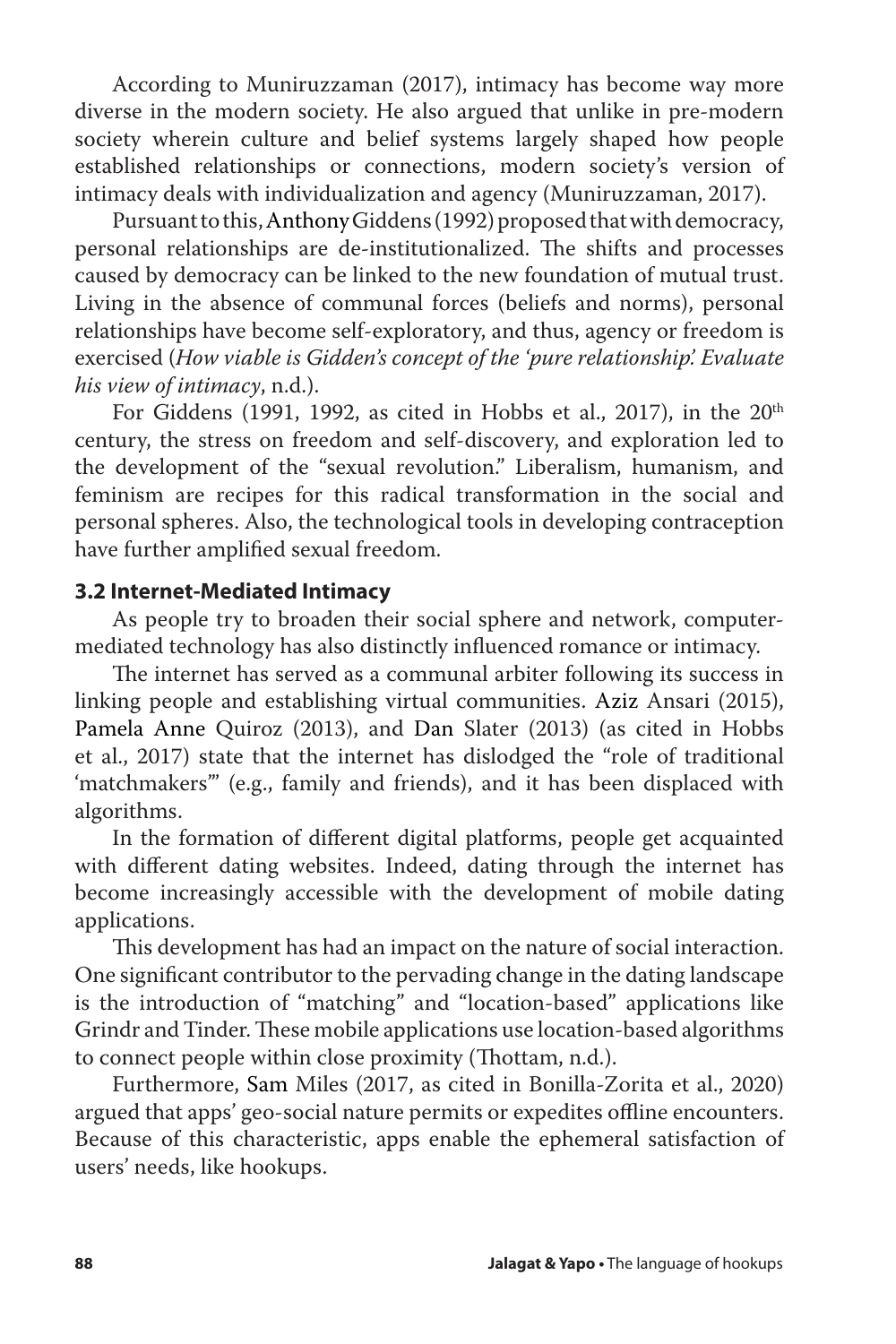#### **3.3 Swipe and Match: The Rise of Tinder**

Tinder, a location-based real-time dating application, has the biggest users worldwide (Krüger & Spilde, 2019). Established in September 2012, Tinder since then has garnered millions of daily active users worldwide. It dominates the online dating market and is commonly prevalent among young users. In 2015 statistical data, it is known to have 50 million users and 83% of which are between 16 to 34 years old (Iqbal, 2019, as cited in Lee, 2019).

The rise of Tinder, however, has become a subject of public discourse because of its effects and influences on socio-cultural and personal spheres. Nancy Jo Sales (2015, as cited in Krüger & Spilde, 2019), author of "Tinder and the Dawn of the Dating-Apocalypse," reported that the LBRTD app promotes a culture of sex-fixated courtship. Tinder, for example, relishes users an opportunity to engage in sex immediately, disrupting the hope for "good old-fashioned romance." Because of this norm, students or users "… were now trapped between participating in 'swiping,' 'matching,' 'hooking up,' and 'ghosting,' or nothing at all" (p. 1397).

In light of Tinder's subjection to public discourse, hookups have been a notable subject matter for study in the academe. Tinder's features and affordances mirror the hookup culture in general. It is in this sense that this study aims to contribute to the dialectics of Tinder and the app's communicative norms and patterns in hooking up.

#### **3.4 "Tindering" and the Hookup Culture**

Kenneth Hanson (2017) argued that the dating app—Tinder as a "dating" app, to be exact—is a misnomer. He posited that this "dating" app has undermined its original purpose. Tinder encourages acts beyond the concept of dating or the "getting-to-know-each-other" phase. As Nancy Jo Sales (2015) pointed out, because of these online dating applications, the Tinder app included, "sex has become so easy."

The Tinder mobile dating app is built on the concept of gamification, where users swipe the card-like interface to look for potential partners (Rocha Santos, 2018). Moreover, having physical proximity as its premise, it forgoes all geographical divide and diminishes it all to the simplest and nearest human connection which is physical attraction. Its promptness and immediacy as a dating app intensify users' tendency to meet and have a "fast sexual encounter" (Duguay, 2017; Licoppe et al., 2016). Thus, Tinder has gained a reputation as a "hookup app" (Iqbal, 2020).

Similarly, Leah LeFebvre (2018) stated that Tinder has served as a hookup platform, and Elisabeth Timmermans and Cédric Courtois (2018), in their study, argued that Tinder-achieved dates usually lead to casual sex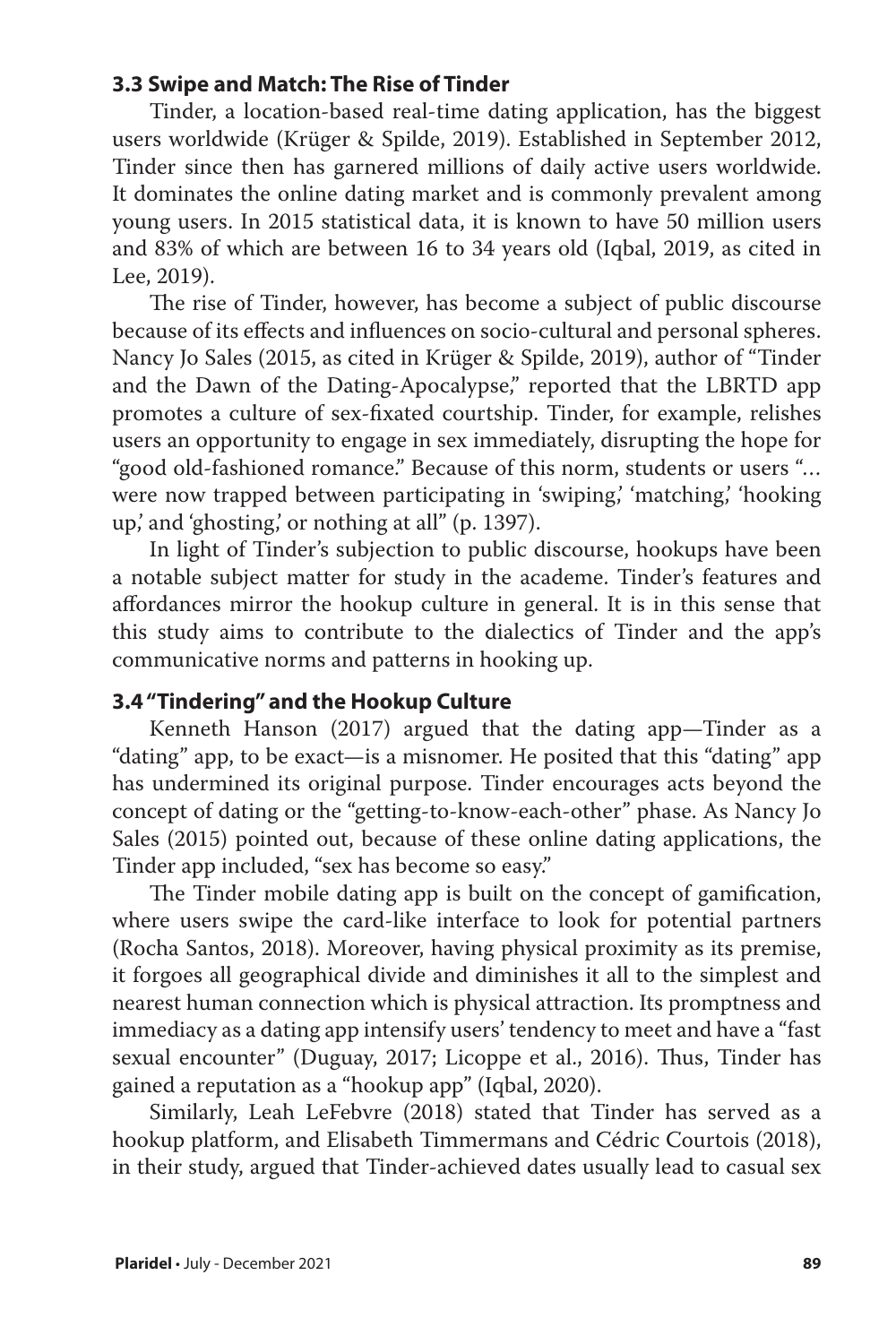or hookup. A "hookup" refers to sexual contact outside of a committed or romantic relationship (Fielder et al., 2014). Furthermore, Lisa Wade and Caroline Heldman (2012) defined a hookup as a non-serious sex encounter with unfamiliar persons; therefore, it is essentially a sexual relation devoid of emotional and romantic attachment.

Given the cultural understanding that Tinder is merely a hookup application (LeFebvre, 2018; Sales, 2015, Timmermans & Courtois, 2018), while likewise taking into account people's emergent acceptance of hooking up, this sexual reference may be perceived as becoming of normative behavior. Features of fun, such as temporality, lightness, and escape from seriousness and duties (Fincham, 2016) resonate in hookup culture, mainly associated with Tinder's game-like [card-swiping] playing for sexual pleasure (Bogle, 2008). As a result, this digitalized stage for hookup steers to a more permissive social-sexual script (Stinson, 2010, as cited in Garcia et al., 2012) and to a modern and/or hybrid hookup script (Christensen, 2018).

The discussion above is similar to the pervasion of hookup through Tinder. To lay the groundwork, Gaby David and Carolina Cambre (2016) in their study postulated that Tinder is a social phenomenon. In addition to that, Steffen Krüger and Ane Charlotte Spilde (2019) put forward "Tindering," the act of using Tinder, as a "cultural practice." Drawing from the aforementioned statements, Tinder, and the activities it engenders, endorses particular norms within societal and personal contexts. Given the invasive practices it carries, Tinder is christened as a hookup app (Christensen, 2018; Dunlop, 2018; Iqbal, 2020; Lee, 2019). The popularity of Tinder, plus the popular media's consumption and application of the Tinder app services, tends to normalize the so-called hookup culture (Krüger & Spilde, 2019).

Moreover, the higher level of sexual permissiveness can be traced to Tinder's consumerism. Tinder users are generally younger (Gatter & Hodkinson, 2016, as cited in Dunlop, 2018), which explains why hookup occupies a large space in the application. Younger users use the app to explore and consummate experiences. With this, MacKenzie Christensen (2018) argued that Tinder has become a "digital extension to an already dominant hookup culture."

#### **3.5 Self-presentation in Tinder Hookups**

As discussed above, self-presentation facilitates social interaction. Tinder, indeed, serves as a repository for self-presentation.

The dating app Tinder opens a virtual space for interaction. From the onset of profile creation and engagement in chatting, users intentionally or intuitively present themselves (Chamourian, 2017).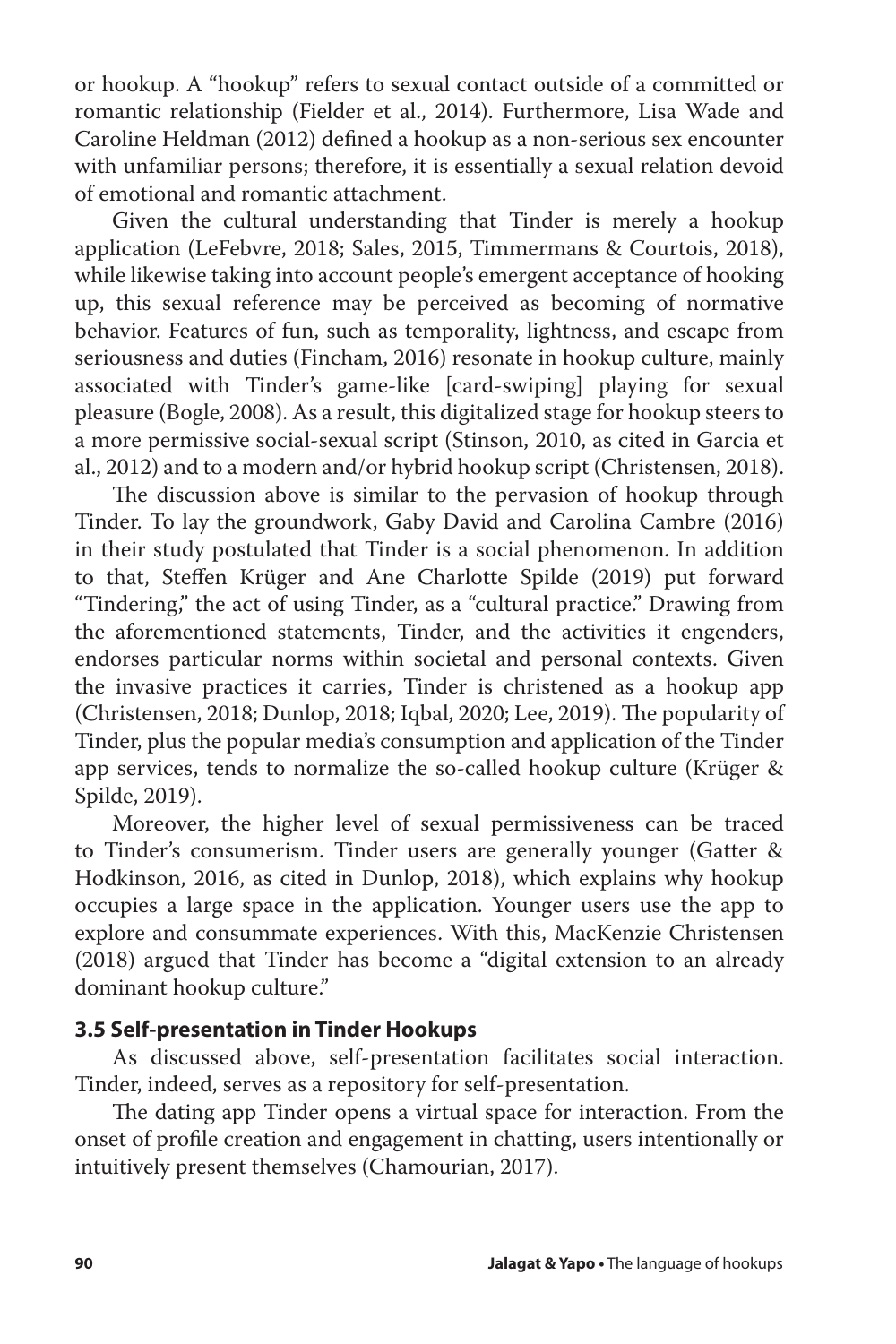It is important to mention that Tinder encourages the act of physical encounter. With this, the assumption of the tendency to engage in casual sex is magnified. It starts with the user's self-presentation on their profile. Jeffrey Hancock and Catalina Toma (2009, as cited in Dunlop, 2018) stated that profile pictures are another form of impression management, even though it might be deceptive. Despite this, users still have to follow misleading and false impressions. However, Giulia Ranzini et al. (2016), with their sample population of 156 in the Netherlands, state otherwise. They found that a small number of users used their photos in presenting themselves. They argued that it may be because of Tinder's "real life" banner as it helps in perfecting the "face work," and in building authenticity and positive branding.

Moreover, the self-presentation and sexual script study of Christensen (2018) bears how college students carry and operate traditional and/or modern hookup scripts. Christensen argued that users self-present and drive the hookup scene through and because of the hookup culture entrenched in the social and cultural context of college campuses. She reiterated that the "Tinder app has exported the hookup culture," thus making the users formulate and practice new rules to engage in hookups through Tinder.

#### **3.6 Research Gaps**

Taken all together, the majority of the literature and studies reviewed found that Tinder has vastly shaped the dating and hookup scenario. From this point of view, scant academic literature highlighted how Tinder intermediates the hookup act, which mainly discussed and explored the self-presentation in profiles, the motives and image construction during the physical encounter. Previous research dwells only on the empirical data for interpretation. With this in mind, there is a dearth in the literature regarding the role of linguistic elements in negotiating hookups. To strengthen the need for this research, borrowing the words of Krüger and Spilde (2019), as Tinder users grow significantly in number, they argued that LBRTDapps like Tinder "…facilitate, mediate and shape interactions… channel, promote and legitimate particular norms" (p. 1396). To address this gap, this research aims to study the language of hookups by highlighting the function of language in communicating the hookup motive. Moreover, this seeks to explore the communicative patterns in hookups and examine how the notion of self-presentation manifests in the text or Tinder chats.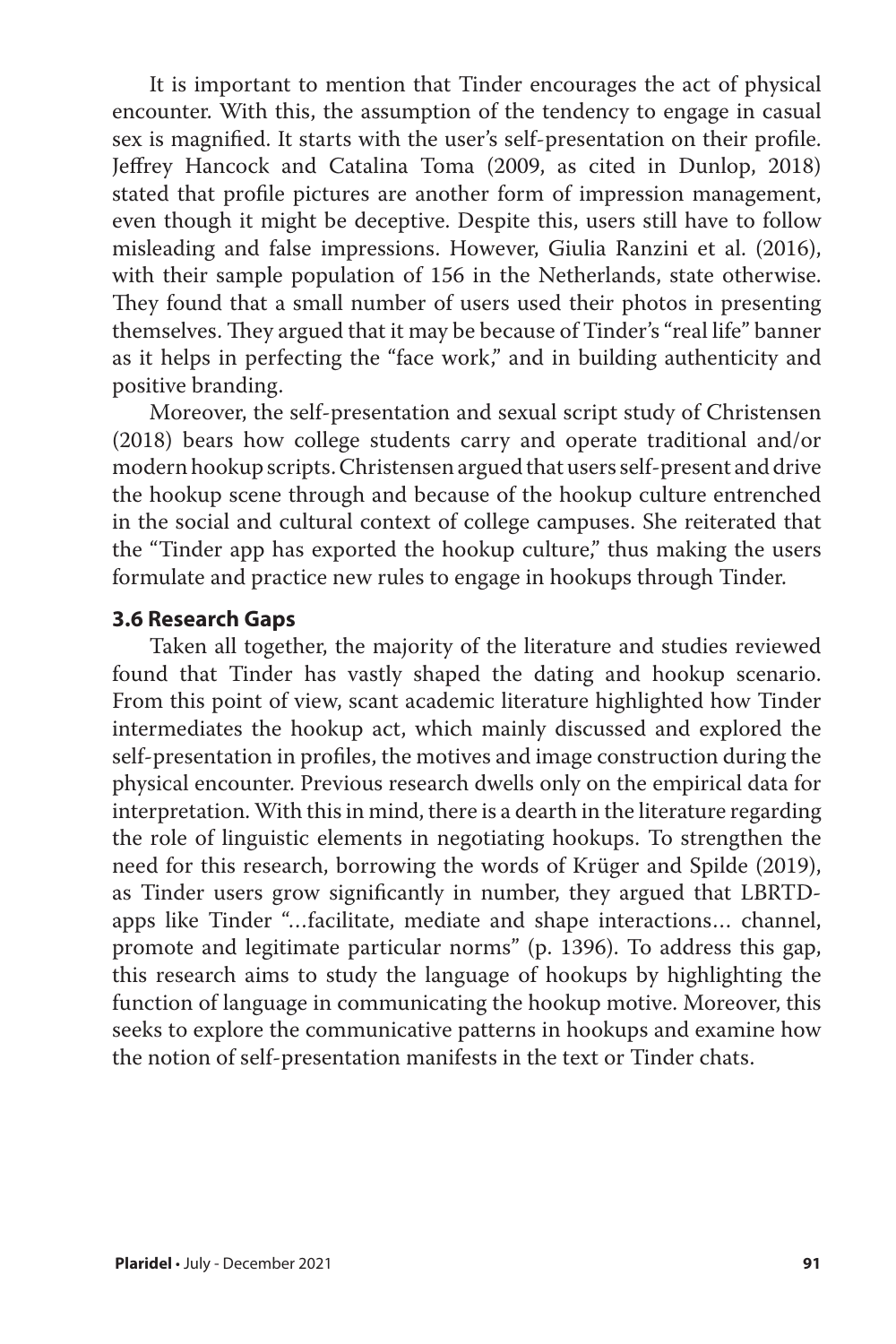# **4. Framework of the Study**

This study was undertaken using two approaches: Erving Goffman's (1959) Self-Presentation Theory and Harvey Sacks et al. (1974) Conversation Analysis. The framework was designed to bring about the role of language in a computer-mediated discourse, and further examine how language takes place in an interactive dating app Tinder to negotiate the hookup deal.



**Figure 1.** Conceptual Framework.

#### **4.1 Conceptual Framework of the Study**

The study suggests that text—the Tinder chat, in this framework conveys the self-presentation of the users. Tinder, as a computer-mediated communication tool, serves as a portal of discourse. As shown in the figure above, the text overlaps or encompasses the communicative sphere and the self-presentation space. As Tinder users communicate, they present themselves through their own constructs and turns to negotiate hookups.

The users' construct of their "ideal self" is the primary thesis of **Self-Presentation Theory** by Goffman (1959). Goffman drew this perspective in the social scene as people act as performers on a stage. People present themselves as best as possible before other people or spectators. Furthermore, the persona and individual's identity are also shaped in impression management. Drawing from this, Chamourian (2017) argued that in today's age where online interaction is rampant, people "create a multifaceted identity" (p. 35). She further explained, regarding the interaction on dating apps, that an individual's identity is transformable since it is "influenced by the other" (p. 36).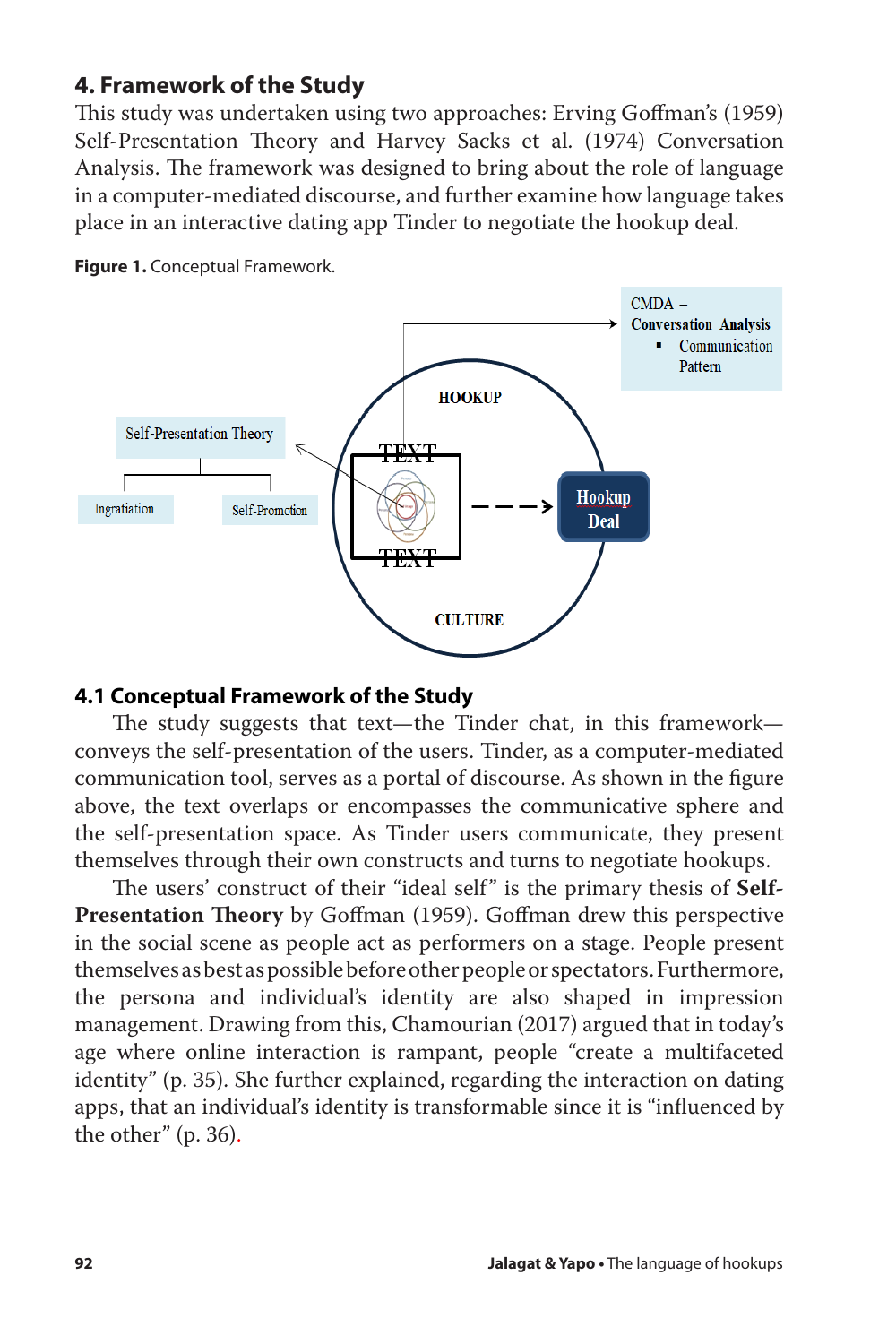Building on this viewpoint, this study adopted the **Multiple Self-Presentation Personae**. Mark Leary and Ashely Batts Allen (2011), in their study "Self-presentational persona: Simultaneous management of multiple impressions" explained that people project multiple personas. Addressing the online dating persona, this study assumed that Tinder users employ several personas during the hookup negotiation, given that users are influenced by their offline and online constructs.

For the purpose of this research, as mentioned by Susan Herring (2004), Computer-Mediated Discourse Analysis (CMDA), partnered with or borrowing the methodological orientation from **Conversation Analysis**  (CA), is a significant approach to analyze and uncover the interactive patterns and self-presentation (strategies) of hookup-driven Tinder users.

CA by Harvey Sacks et al. (1974) is an approach within social sciences that studies social interaction, encompassing the verbal and nonverbal features of everyday interaction. CA reveals that structure exists in a conversation and interlocutors participate to establish a sound conversation. It supports that if there is in fact order to conversation, then it can be a subject for a study (De Boeck, 2015).

With the absence of verbal features in CMDA, the suitability of CA for the study of Tinder is in question. To answer this, taking from Marta González-Lloret (2011) in her study "Conversation Analysis of Computer-Mediated Communication," she argued that CA is appropriate in the analysis of synchronous computer-mediated communication (SCMC). As Tinder is an SCMC, the researchers considered CA as suitable for the analysis of this study. Lastly, to fully capture the discursive pattern of hookups, this study looked at the sequences, topic development, turn-taking, and adjacency pairs in Tinder chats.

Moreover, for this study, ingratiation and self-promotion were used to classify the self-presentation of Tinder users for the reason that these two are the most common and familiar strategies.

Self-presentation strategies are transpired or can be manifested as individual "gives" and/or "gives off" impressions. Chamourian (2017) states that, "(T)he expressiveness of an individual or capacity to impress is based on either the expression he *gives* or the expression that he *gives off*…The information one is giving and what information they are giving off reveal the presentation of self" (p. 43). Bearing this in mind, Nicole Ellison et al. (2006, as cited in Chamourian, 2017) and Jennifer Gibbs et al. (2006, as cited in Chamourian, 2017) identified that an individual must *give off* the appropriate clues and constructs to appear likable and desirable. To make the channeling of impressions possible, "verbal symbols or their substitutes" (Goffman, 1959, p. 2) can help endorse or deliver the information. In the case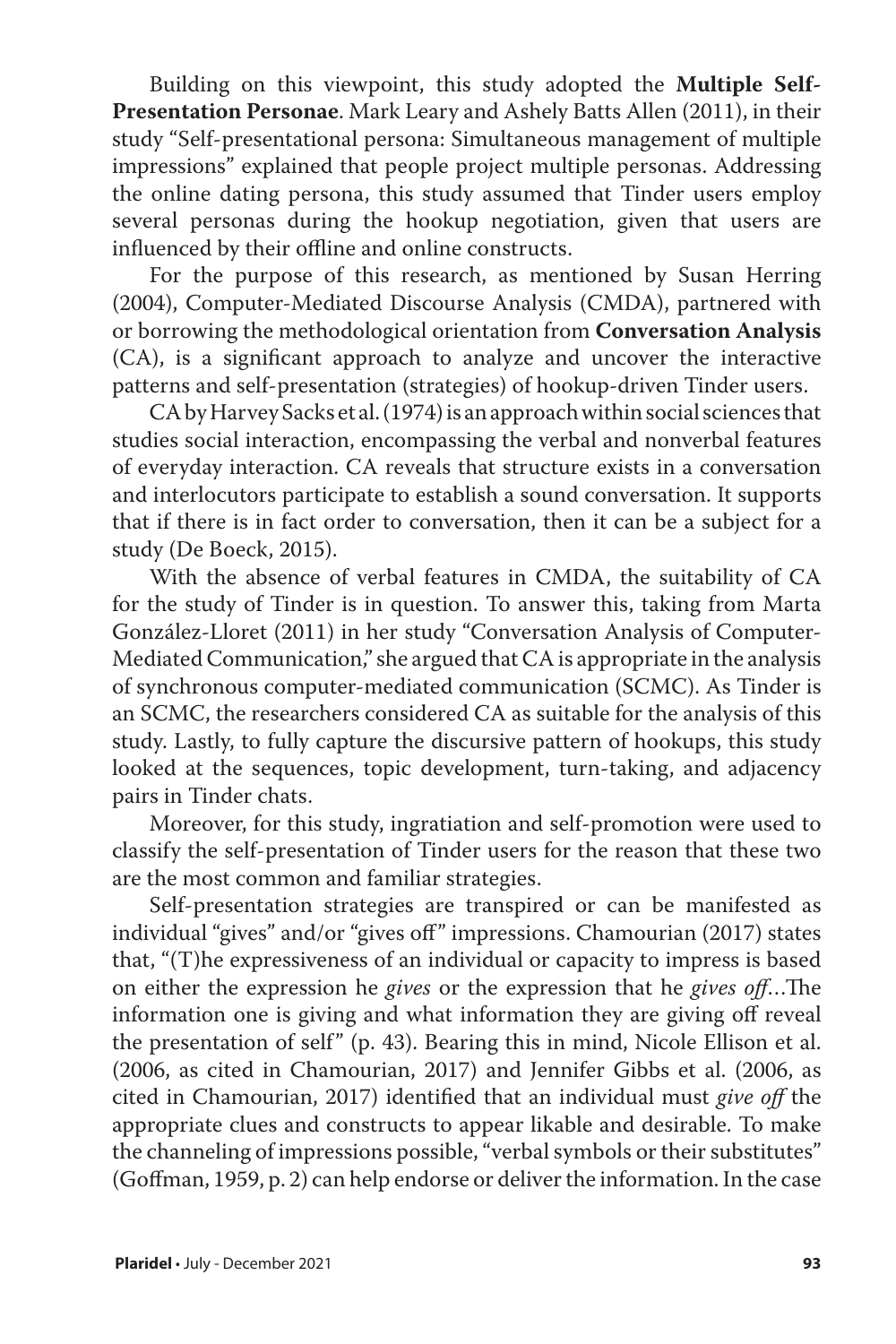of Tinder, the use of "substitutes" (chats' typographical marks, emoticons, and images) can relieve the "verbal symbols" to negotiate hookup intent. By that remark, the researchers maintained for this study the presentation desire of online identity by Hee-woong Kim and Hock Chuan Chan (2007). They argued that there are possibly two main tactics in communicating an online identity: textual communication (e.g., linguistic cues and paralinguistic cues) and symbolic communication (e.g., digital items).

# **5. Methodology**

#### **5.1 Research Design and Procedure**

This qualitative study explored how linguistic features in Tinder chats converged in the negotiation of hookups. The collected 10 Tinder chats were analyzed using Conversation Analysis and Self-Presentation Analysis. In examining the aspects of hookup negotiation on Tinder, the researchers employed an inductive approach to determine aspects of computermediated communication (CMC), particularly the patterns exhibited by the users, and also the self-presentational behavior demonstrated in their exchanges.

The initial analysis was about the communicative patterns in the exchanges of Tinder users in negotiating hookups. The onset of Tinder talks until the end exchanges of hookup motives were carefully analyzed. To describe the communicative patterns, Conversation Analysis was applied, specifically examining the sequences, topic development, turn-taking, and adjacency pairs. Considering the limitations (e.g., visual and verbal clues) in CMC as discussed by González-Lloret (2013), and Tinder being a CMC, this study seeks to investigate the way Tinder users form and conduct their turn-taking sequences.

To examine the second objective, Self-Presentation Analysis was utilized. The self-presentation strategies were analyzed in the text. The exhibited textual and symbolic features in Tinder chats were considered in determining and discussing the self-presentation of the users.

Lastly, based on the results of the two abovementioned discussions, the factors of successful and failed hookups were thoroughly examined.

## **5.2 Data Collection Procedure**

With the difficulty of accessing Tinder data, at the same time considering the sensitivity of the content of chats, the researchers found the snowball sampling relevant to find and gather data.

Participants were asked to encourage other participants, who they know use Tinder for hookup, to message or email the researchers in case they are willing to be part of the study. The small corpus of 10 collected Tinder chats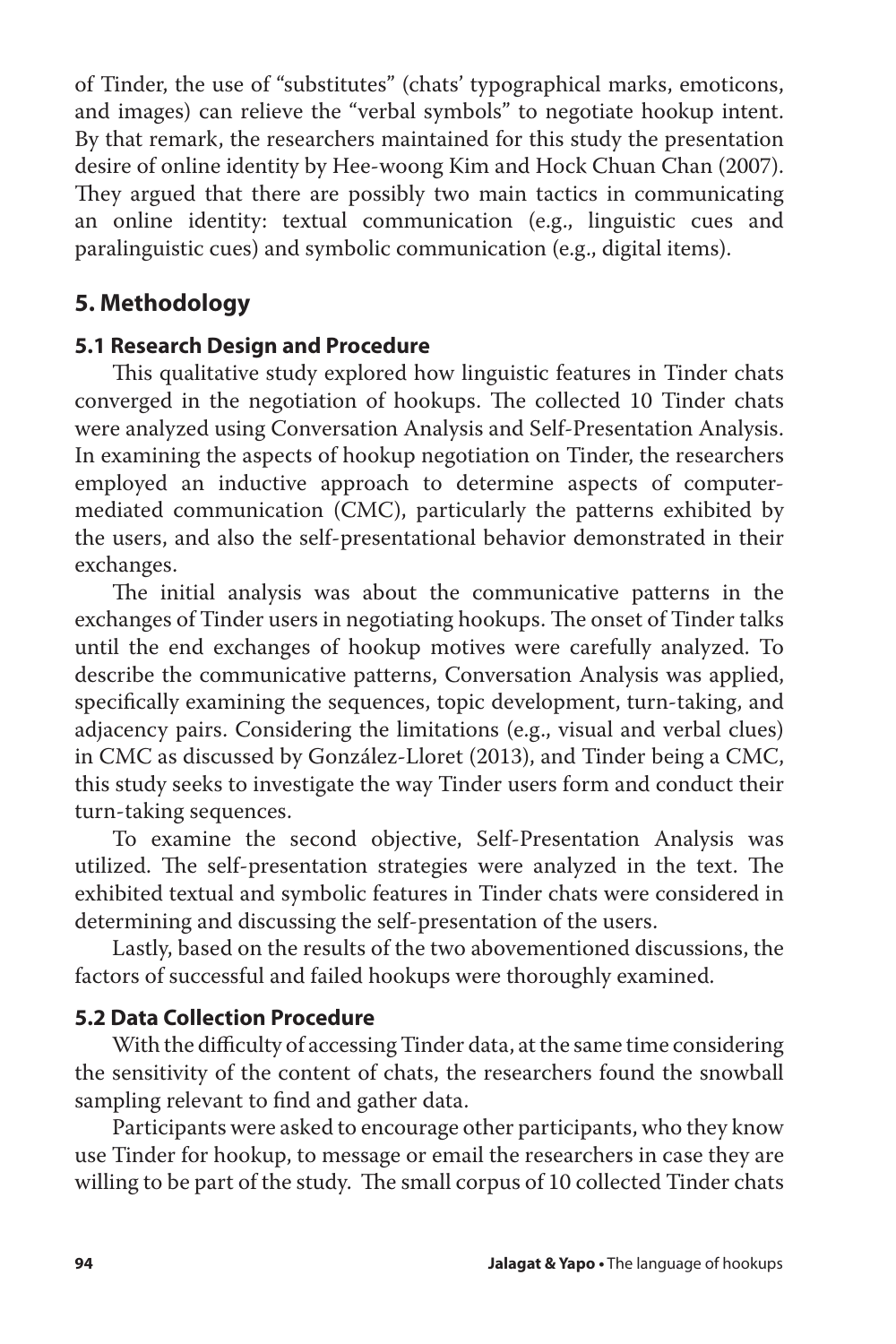served as the study's dataset. It is important to mention that these Tinder chats were voluntarily given to the researchers. The researchers explained to them the objectives and the overall goal of the study. They were also assured through email, chat, or video chat that the information they shared will be treated with confidentiality.

The table below contains key information about the collected data:

| <b>Participants</b>    | <b>Sexual Orientation</b> | <b>Hookup Result</b> |
|------------------------|---------------------------|----------------------|
| 1. Simon and Peter     | Gay                       | Failed               |
| 2. Ben and Lucas       | Gay                       | Failed               |
| 3. Logan and Carlo     | Gay                       | <b>Success</b>       |
| 4. King and Luke       | Gay                       | <b>Success</b>       |
| 5. Glen and Paulo      | Gay                       | <b>Success</b>       |
| 6. Tyron and Christine | Straight                  | <b>Success</b>       |
| 7. Derek and Meredith  | Straight                  | <b>Success</b>       |
| 8. Ana and Christian   | Straight                  | <b>Success</b>       |
| 9. Joshua and Julia    | Straight                  | Failed               |
| 10. Patrick and Kat    | Straight                  | Failed               |

**Table 1. Summary of Data**

In the case of Tinder Chats 4 and 7, they only shared their Tinder conversation even though there was a transfer to other social networks. Understandably so, since the participants' reasons were about the security of their personal and private information. In addition, Tinder Chat 8 provided a fragmented Tinder conversation. Ana mentioned that they have been talking for months; therefore, she shared what she thought was important. Despite these kinds of reservations in the data, the researchers still employed them for analysis as they believed that they were able to capture what the study was looking for. Also, it is important to note that the researchers cannot assure the accomplishment of hookup in a physical setting or the Tinder users' offline meetup.

## **5.3 Ethical Considerations**

Considering the sensitivity of the topic, the participants' anonymity and the data they provided were adequately protected. To do so, the Tinder users' names and geographical locations were deliberately removed, then replaced with code names. Also, the researchers made sure that informants were aware of the purpose and method of the study. The need for Tinder chats to determine the details of the hoookup process was disclosed to the informants, as well as the importance of understanding and examining the presentation or impression they exhibited. At the very start of data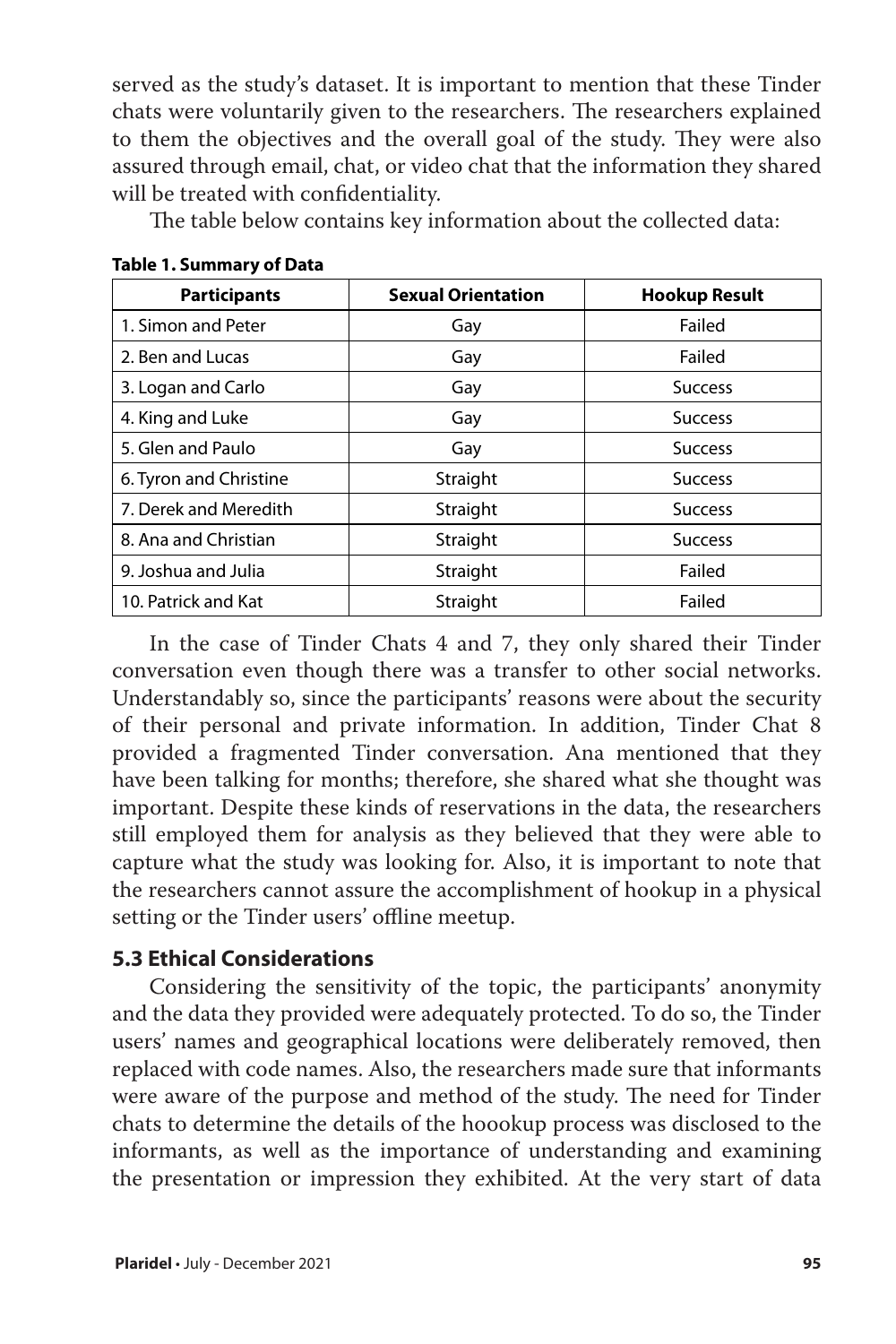collection, the participants were informed and given the right to withdraw at any point in the research process.

# **6. Findings of the Study**

# **6.1 Conversation Analysis (CA) of Hookup Pattern**

Based on the analyzed data, the researchers hypothesized that the following conversational flow could be the possible hookup pattern or strategy on Tinder: (1) It's a Match; (2) Opening Sequence; (3) Screening; (4) Transferring to Other Social Networks; (5) Sending Down to Fuck (DTF) Signals; (6) Compromising; and (7) Confirming and Closing.

# *6.1.1 It's a Match*

Tinder works based on a matching system. If users do not match (which happens when another user swiped left), they cannot send messages; thus, there will be no communication between the two potential co-participants. The researchers propose that the "It's a Match" notification is similar to the "summon" of Schegloff in his analysis of telephone conversations.

As presented by De Boeck (2015), a summon is "not a telephone-specific occurrence" (p. 17). Therefore, the Tinder notification "It's a Match" could also qualify as a summon. This signal calls for an initiation by telling that a conversation is possible.

|              | Tinder Chat 2 |                                                     |
|--------------|---------------|-----------------------------------------------------|
| $\mathbf{1}$ | Ben:          | hi there my cute Match! $\bullet$                   |
|              | 2 Lucas:      | uy hehehe nakakahiya naman. <del>○</del> cute agad  |
|              |               | [hey hehehe how embarrassing. $\circledcirc$ you're |
|              |               | calling me cute immediately                         |

The match notification enables or alerts Ben to send a message to Lucas, who is his match. Without this notification, Ben would not know if Lucas is interested in the Tinder interaction. That said, from a wide selection of Tinder profiles, Lucas and Ben displayed their interest toward each other as they both swiped right. In addition, Ben's address had shown the availability of Lucas from the other end. This is visible as Lucas responded or reacted to the "cute" remark sent by Ben.

# *6.1.2 Opening Sequence*

Tinder openers are the first message a user conveys to open a conversation after the matched notification. This ranges from the use of a neutral greeting of "hey" or "hi," to "good morning," to a comment of admiration.

*(A) Use of* **"***Hey" and* "*Hi" -* Typically, Tinder users start a conversation with a greeting. "Hey" and "Hi," which can be classified as casual greetings,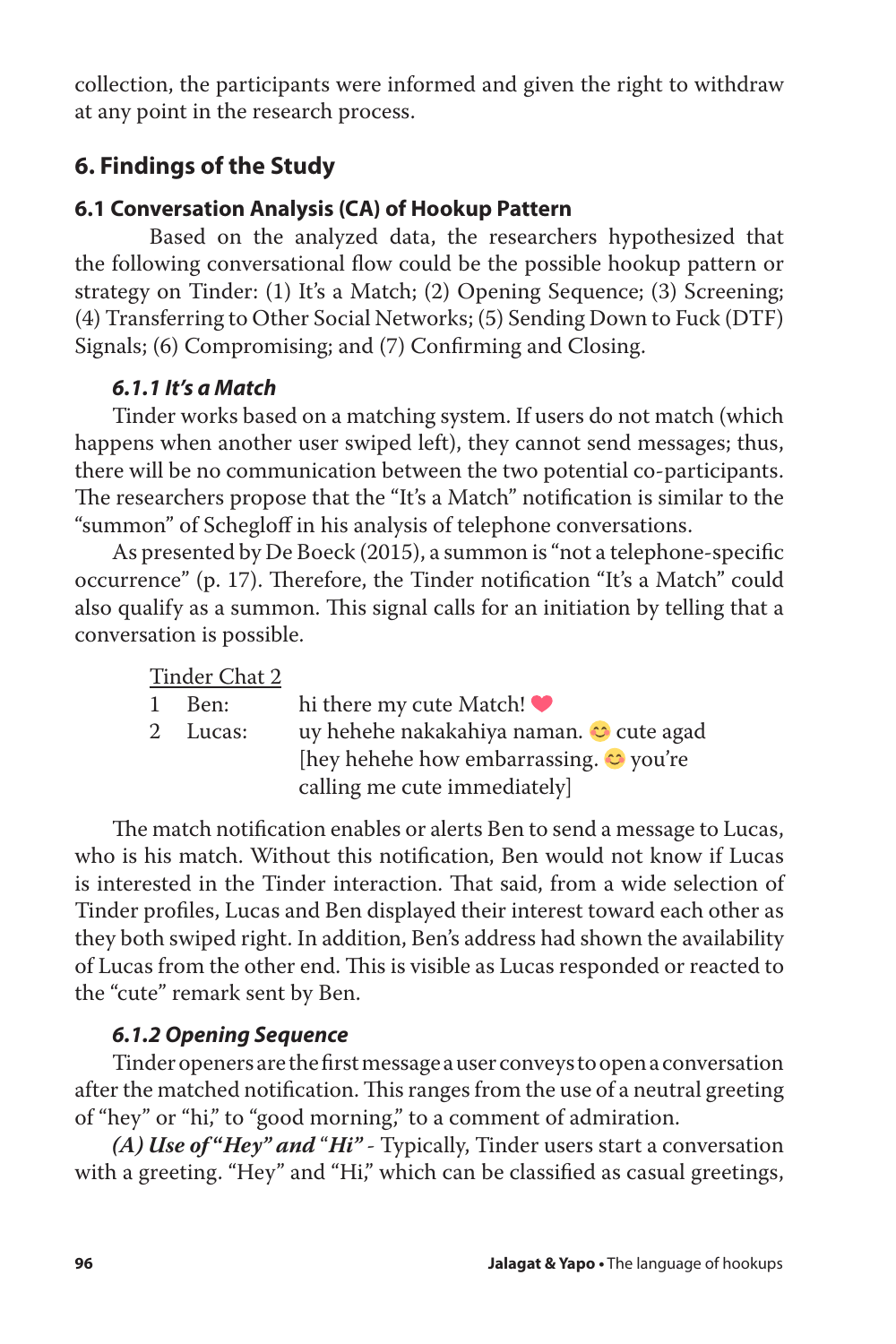could mean something else. This type of greeting does not sound overly forward considering the phase of getting to know a stranger for a hookup scenario.

Tinder Chat 7

|   | 1 Derek: Hii   |                                              |
|---|----------------|----------------------------------------------|
|   |                |                                              |
|   | 2 Meredith: Hi |                                              |
| 3 |                | Wyd (What are you doing?)                    |
|   |                | 4 Derek: Just chiliin. Hbu? (How about you?) |
|   |                | 5 Meredith: Same. Cuddle weather             |

In Tinder Chat 7, the use of "hi" in the interaction has created a mood of casualness and neutrality between the interactants. This is clearly shown as their talk is less ceremonious and formal. Through this, a topic could be developed—from an opener to a casual exchange of internet slang. For instance, Lines 3 *(Wyd)* and 4 *(Hbu)* optimized the employment of internet acronyms in delivering messages. As mentioned by Myroslava Zabotnova (2017), internet slangs assimilate in response to the immediate needs and target of conversation. Understanding hookup's inherent qualities, it can be concluded that Internet slang words used by participants, although they carry multiple meanings, serve as mechanisms to hasten and ease the hookup negotiation.

*(B) Greeting and a Term of Address -* Another feature of Tinder users' greeting introduction is the inclusion of terms of address. This type of opener may work as an opening strategy to bridge commonality between users.

|   | Tinder Chat 1 |                                                         |
|---|---------------|---------------------------------------------------------|
|   | 1 Simon:      | Hi Peter <b>∪</b>                                       |
| 2 |               | Magandang umaga [Good morning]                          |
|   | 3 Peter:      | Hi Simon                                                |
|   | 4 Simon:      | Kamusta naman ang life sir? [How is life<br>going, Sir? |

In Tinder Chat 1, Simon directly addressed the name of his chatmate in line 1. Note that in the creation of their profile, Tinder users encode their name, regardless of whether the name they would like to appear in their profile is true or just a codename. Because of this option, users can address directly the users on the other end. This is also the reason why self-identification or self-introduction is not popular in this type of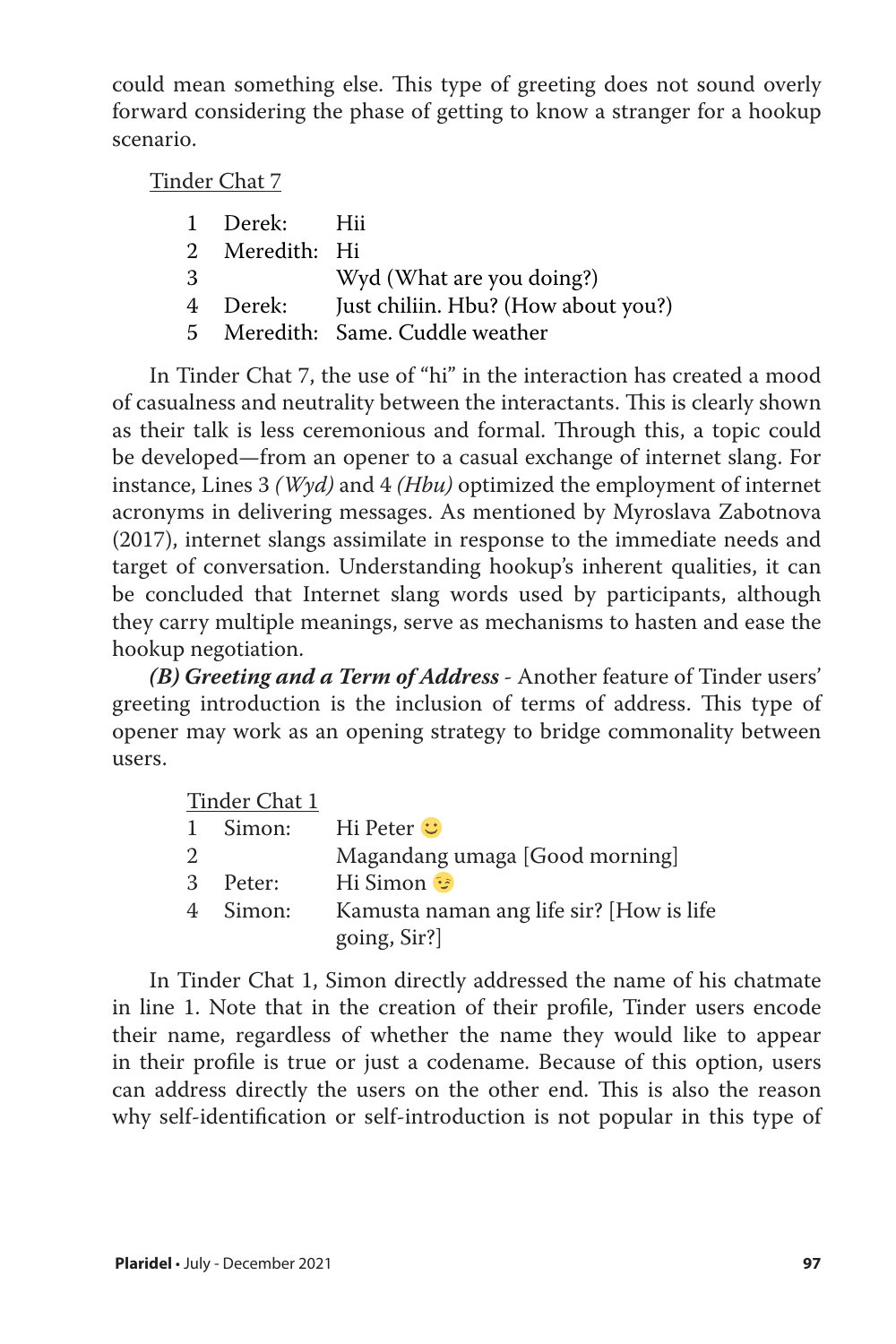communication.

|              | Tinder Chat 2 |                                                        |
|--------------|---------------|--------------------------------------------------------|
| $\mathbf{1}$ | Ben:          | hi there my cute Match! $\bullet$                      |
|              | 2 Lucas:      | uy hehehe nakakahiya naman. O cute                     |
|              |               | agad [hey, it's embarrassing. <sup>•</sup> Why call me |
|              |               | cute immediately]                                      |

Meanwhile, Tinder Chat 2 utilized a different technique by calling the addressee cute. It is the most common yet personal opener in a conversation. Since the addressee does not know on a personal level the other Tinder user, it is a common strategy to look for an opener that can help establish a topic to talk about; in this case, it is the attractiveness of the user. Sending a compliment or a message of admiration may work in increasing the level of engagement.

Generally, Tinder chats follow a greeting-to-greeting sequence or an opener-to-opener sequence. Adjacency pairs, although sometimes intermingled, still operate; hence, it is definitive of a typical talk-ininteraction.

In the case of Tinder users that took so much time to realize a hookup deal, they still practiced openers to continue their conversation or they would casually continue their talk by picking up where they left off. Moreover, there were instances, based on the analyzed data, when Tinder users skipped the exchange of greetings and opened their Tinder exchanges with a more hookup-motivated strategy (see the discussion about 'Sending Down To Fuck Signals') to regulate their conversation. This phenomenon is attributive to hookup as a quick means for transitory pleasure.

It is also important to mention that gendered roles or expectations among heterosexual participants still exist. 100% of heterosexual Tinder chats follow the traditional scripting of hookups, suggesting that men initiate and do the first move in negotiating hookups or dates (Christensen, 2018).

Primarily, Tinder openers play a significant role in Tinder chats. This may serve as a deciding factor whether the conversation will proceed or not. Moreover, this is also crucial for topic development. One can assume that an opener is rudimentary for the transition of hookup sequence: from opening the conversation to telling the hookup motive. Lastly, Tinder openers expose the Tinder user to the other. Openers function as a visibility tool, which tells the other end that "I am available" or specifically signifying that "I am online and my lines are open."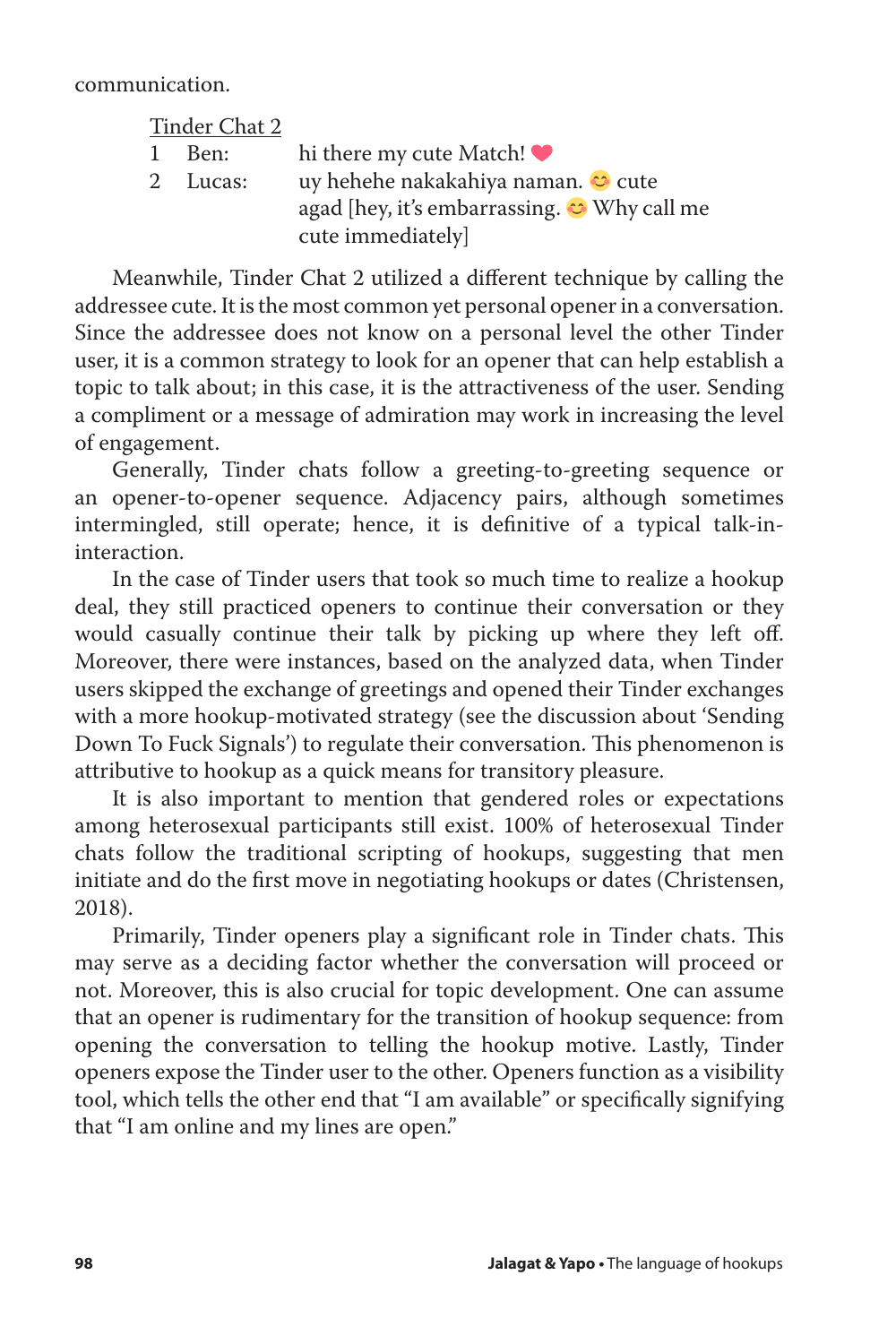#### *6.1.3 Screening*

Screening, in this study, means the assessment of Tinder matches to test and verify their qualification or suitability for the hookup scene. With the growing and fast-changing ecosystem of dating apps like Tinder, considering as well the complacent and undemanding security system in its profile creation, the app has also been a platform for scams and catfishing.

In the context of this study, screening operates to secure safety, diminish possible risks, and to enable users to become familiar with their Tinder match. In addition, screening takes part in identifying the Tinder match as worthy of a hookup. This is also a necessary step to move things forward in sealing a hookup deal. In assessing potential partners, Tinder users do the following: (a) ask the co-participants' reason for using or being on the application (What are you looking for here?); (b) conduct a background check (asking the age, employment, and residence/location); (c) ask for a picture (or video chat which serves as validation phase to avoid catfishing); and (d) for gay matches, inquire regarding their preferred sex position (the probing of one's position in sexual intercourse). The last item is a significant addition because the conflict in sexual roles for gay matches (penetrative and receiving role) may affect the success of a hookup. To illustrate:

#### Tinder Chat 4

| $\mathbf 1$ | King:    | hello                                 |
|-------------|----------|---------------------------------------|
| 2           | Luke:    | Hey                                   |
| 3           |          | Up for?                               |
| 4           | King:    | فت fun                                |
| 5           | Luke:    | Top or bott (Top or bottom)           |
| 6           | King:    | Vb (Versatile bottom)                 |
| 7           | Luke:    | For fun too.                          |
| 8           | King:    | That's nice                           |
| 9           |          | taga san ka [Where are you residing?] |
|             | 10 Luke: | Muntinlupa                            |
| 11          |          | You?                                  |
| 12          | King:    | San Pedro                             |

After the greeting sequence, King and Luke proceeded with the "What are you looking for?" exchange. After learning the co-participant's motivation, Luke continued with the sex position inquiry in line 5. King answered that he is a versatile bottom, meaning he frequently bottoms (performs a receiving role) and occasionally tops (performs a penetrative role). After which, they both traded their locations.

Having identified several screening factors, it is clear that hookup screening does not necessarily follow a structure or a definite process. A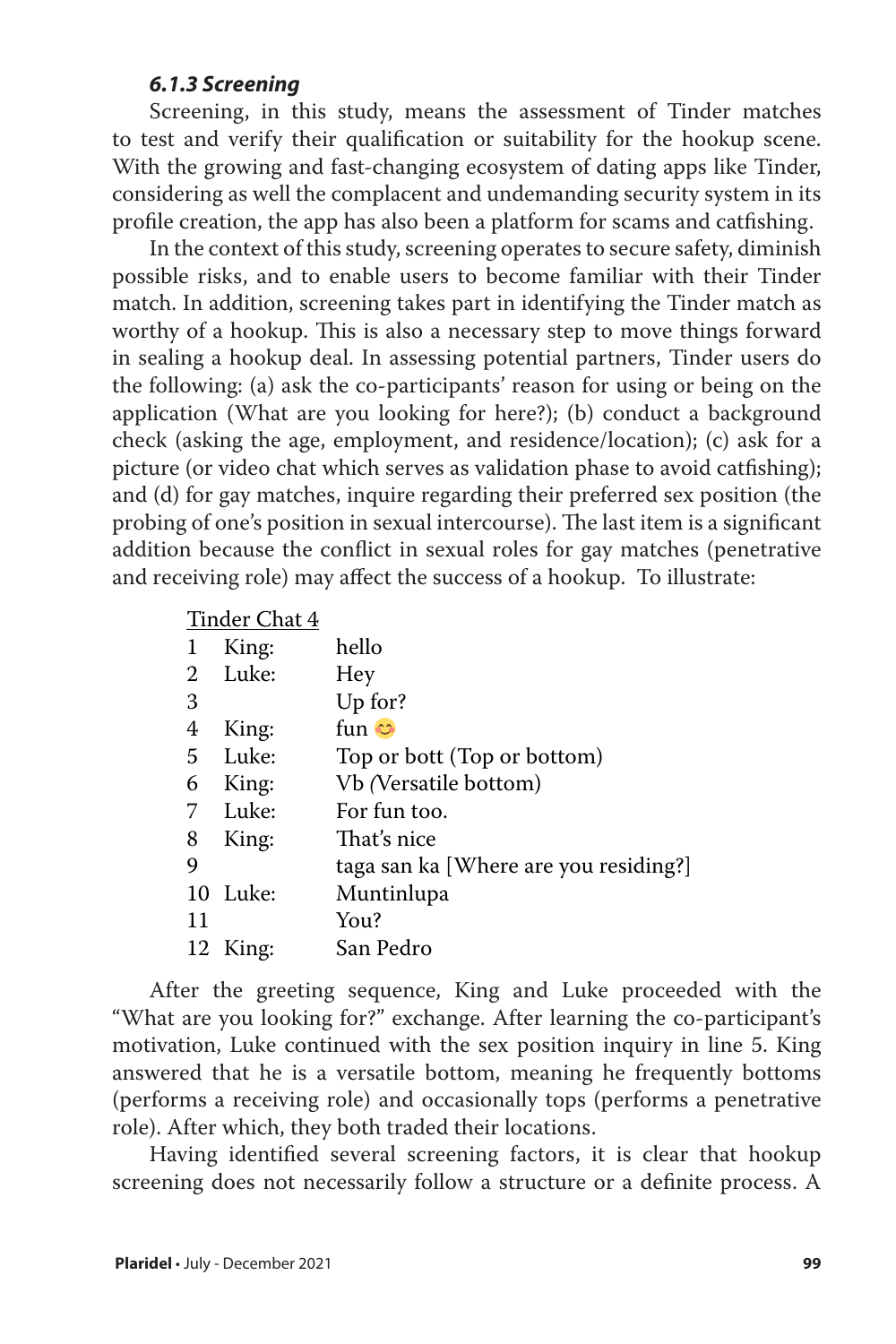single Tinder chat may have all four of the factors listed here, and it may also occur that users practice only one or two or three screening strategies. The placement of these screening strategies may also appear anywhere. The mere reason for this manifestation could be the following: (1) users' level of interest, (2) users' flow of conversation (turn-taking patterns and adjacency pairs), and (3) users' fair share for topic development.

## *6.1.4 Transferring to Other Social Networks*

Knowing the social media accounts of one's Tinder match may also serve as a screening strategy. However, this particular process entails the importance of the Tinder application as a venue to acquire a hookup partner. This is an important and additional feature of Tinder chats. The researchers included this process since a hookup negotiation will not thrive if, in the first place, none of the matches used Tinder, and if none of them agreed to a transfer.

Tinder Chat 8

|   | 3 Ana: | Hi!                                                 |
|---|--------|-----------------------------------------------------|
|   |        | 4 Christian: Good evening naman haha                |
| 5 |        | Ana: Haha followed u on IG. Hope u don't mind.      |
|   |        | 6 Christian: Oh that was you. Haha. Dun na tayo mag |
|   |        | chat? [Oh, that was you. Haha. Let's talk           |
|   |        | there?]                                             |
| 7 | Ana:   | Kung san ka convenient haha. [Whichever             |
|   |        | is convenient for you haha.]                        |
|   |        |                                                     |

The agreement to transfer is very important in this matter. In Tinder Chat 8, the actions of Ana can be taken as a show of interest in Christian after she followed him on Instagram (see line 5). With that, Christian asked if they could talk on Instagram instead of Tinder, to which Ana responded with "whichever is convenient for you." This message of Ana can be referred to as willingness or cooperativeness, which is a significant factor for a hookup deal.

| Tinder Chat 3 |                                             |
|---------------|---------------------------------------------|
| 11 Logan:     | you have messenger? i dont send pic here. i |
|               | will call you                               |
| 18 Carlo      | Anu messenger mu[What's your                |
|               | Messenger account?]                         |

Another scenario for transfer is when your Tinder match demands to exchange socials because of personal terms or limitations. In the excerpt above, Logan asked if Carlo has a Messenger account because he does not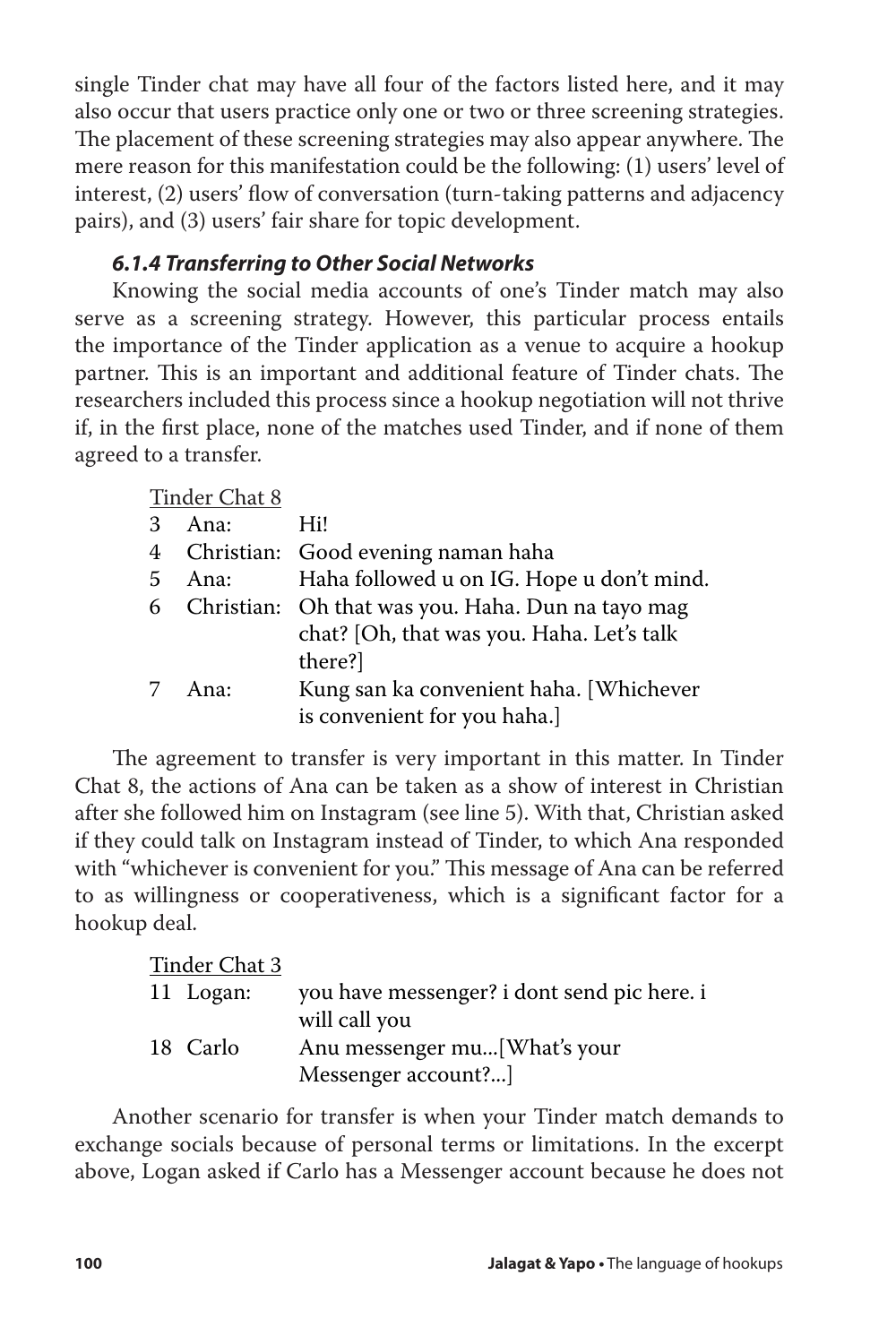send pictures on Tinder. This activity may be influenced by the fact that Tinder does not have a delete option. It can be perceived as well that Logan is cautious of his privacy; hence, instead of sending pictures, he opted for a video chat.

# *6.1.5 Sending Down To Fuck (DTF) Signals*

After the screening (and/or after the social network transfer), sending and picking up signals regarding hookup motives are consequential for a hookup confirmation. Down to fuck (DTF) is the slang term for willingness to have sexual intercourse. These DTF signals are contributory in keeping the conversation from paralysis or sudden stoppage. However, these signals may vary. Tinder users may apply a subtle approach (e.g., through request and humor), while others can be blunter and more expressive (e.g., through obscene exchanges).

Tinder Chat 1 exemplifies a progression in hookup-motivated chats. It started with a subtle tone of request and ended with an expressive aim for hookup.

|    | Tinder Chat 1 |                                                    |
|----|---------------|----------------------------------------------------|
|    | 38 Simon:     | Sexy                                               |
| 39 |               | Pa hug naman oh. I need it <sup>1</sup> [Give me a |
|    |               | hug, please. I need it $ $                         |
| 40 | Peter:        | Sure                                               |
| 41 |               | Hugggsss                                           |
| 42 |               | Chub chaser ka ba [Are you a chub chaser?]         |
| 43 | Simon:        | Chubby and chub chaser hehehe both                 |
|    | 44 Peter:     | Hehehehe                                           |
|    | 45 Simon:     | Thank you sa virtual huuugss (Thank you            |
|    |               | for the virtual hugs)                              |
|    | 46 Peter:     | Kung magkalapit lang tayo eh di nagsawa ka         |
|    |               | na sa hugs [If only we're that close, I'd spoil    |
|    |               | you with my hugs]                                  |
|    | 47 Simon:     | Where do you work?                                 |
|    | 48 Peter:     | Di lang hug $\odot$ [Not only a hug $\odot$ ]      |

Line 39 can be translated as a subtle request for a meetup. That line hopes for a physical touch, which is a requirement for a hookup. The affirmation of Peter in line 40 suggests that he was also down for it. Their conversation continued as their sex preferences were revealed in lines 41-43. In addition, Peter capitalized on Simon's physical need in line 46. Moreso, to interpose the concept of sex, Peter delivered an implicature "Not only a hug," which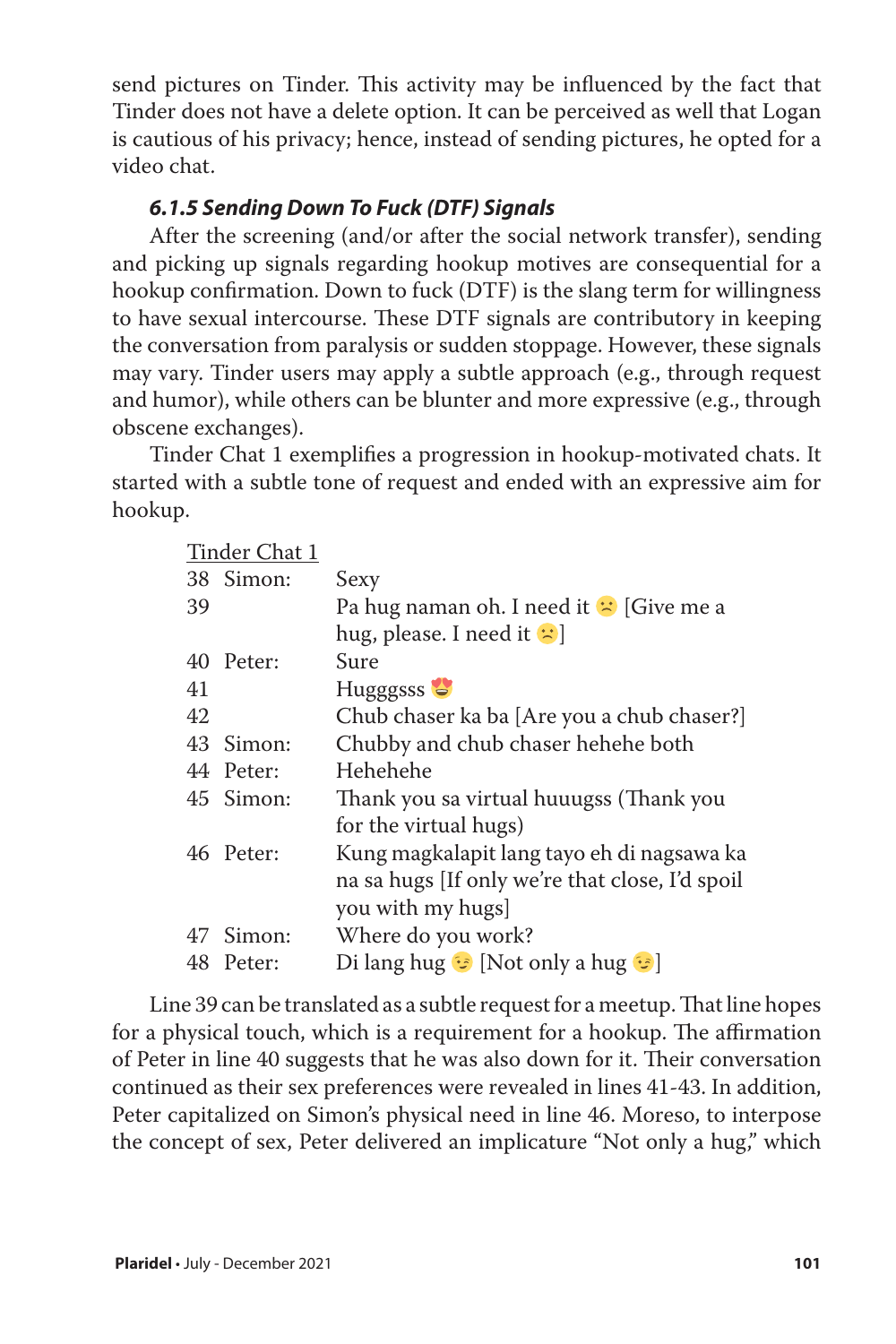indicates that, in their possible meetup, Simon can also expect an activity that is beyond cuddling.

# *6.1.6 Compromising*

Another relevant factor for hookup is compromising. Both parties in a hookup must agree to accommodate possible issues and obstacles. Compromise entails the elimination of barriers to avoid the retraction of hookup conversations or deals. Commonly, this may come before or after the confirmation stage.

For example, Meredith rejected the idea of car sex (because of her inexperience in car sex and flexibility issues as presented in lines 39-40), ergo Christian thought of a place where Meredith would be comfortable (see line 41).

|    | Tinder Chat 7       |                                                 |
|----|---------------------|-------------------------------------------------|
|    | 37 Meredith: Place? |                                                 |
|    |                     | 38 Derek: We can do it in my car                |
|    |                     | 39 Meredith: Hmmmmm. I'm not sure, I'm flexible |
|    |                     | enough ahhahhaha                                |
| 40 |                     | Never done it in a car                          |
|    |                     | 41 Derek: Hahaha motel?                         |
|    |                     | 42 Meredith: Better. Haahhahaha                 |
|    |                     |                                                 |

To arrive at a hookup deal, Tinder users may practice cooperation and concession. Therefore, Tinder users' awareness of their hookup partner's situation plays a part in the consummation of hookup correspondence.

## *6.1.7 Confirming and Closing*

Confirming is the agreement and finalization of the hookup deal. The confirmation of the co-participant, however, can still be subjected to changes as the level of compromise may influence the success of the hookup. As mentioned earlier, hookup participants have to consider the pertinent conditions of their potential partner, such as availability, time, and target sexual experience. Usually, after the confirmation stage, hookup participants advance to closing their deal.

It is also important to mention that closing occurs, the same as a digression, when hookup co-participants have come to a joint agreement for casual sex. The conversation dies out as the involved participants have secured their hookup deal (which may happen after the compromising stage).

The confirming and closing sequence may appear in the form of short formulaic expressions and internet slang. These include, and may not be limited to, "G to G" (Game to Game) sequence, "Sige-Sige" (Okay/Good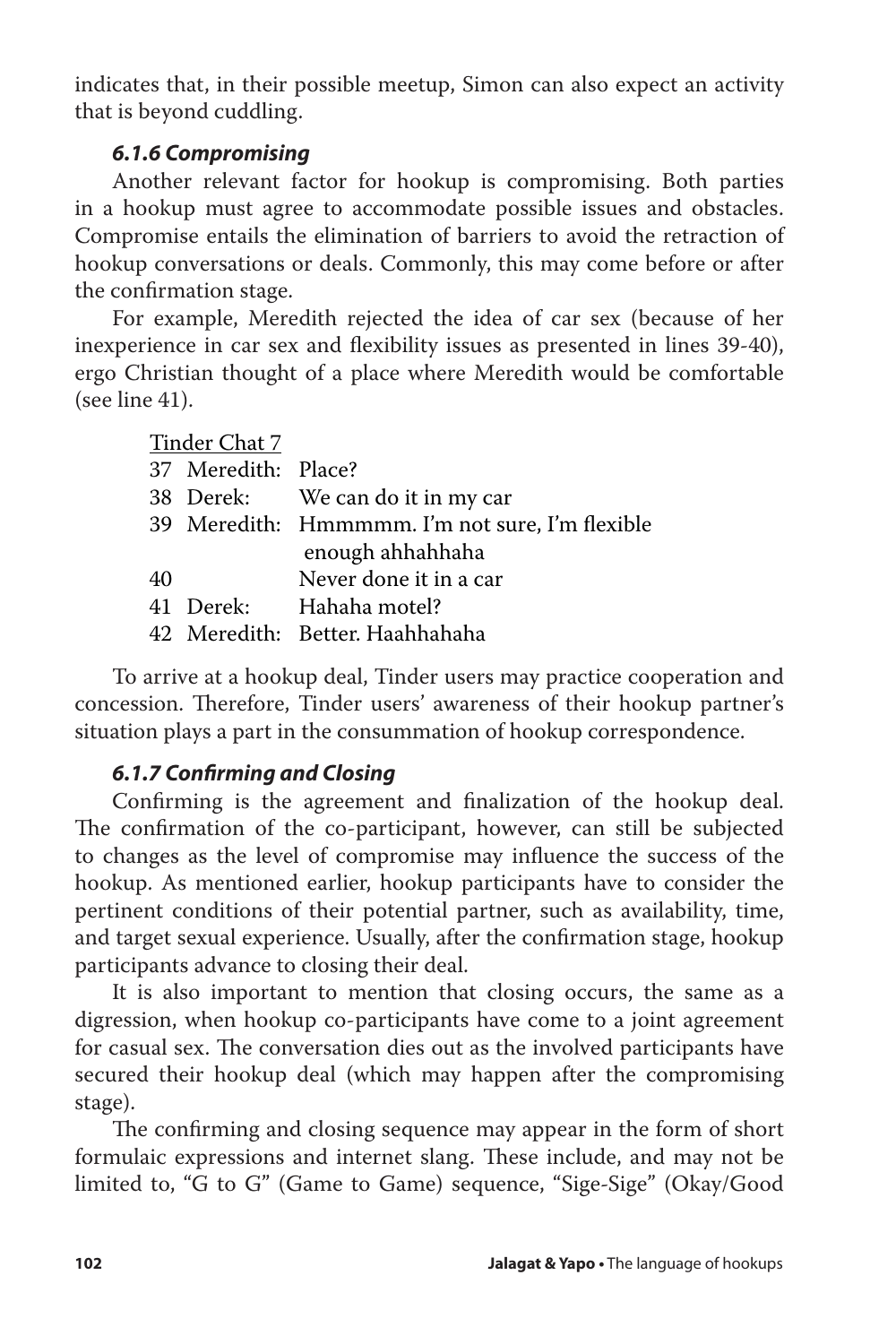to Okay/Good) sequence, a statement of implied hope for meetup (Tinder Chats 1 and 10), an exchange of socials (such as Tinder Chats 4 and 6), and a "See you" remark.

Note that Tinder users may skip strategies to realize a hookup deal. A recurrence of identical statements can be observed in other hookup strategies. The "G to G" (Game to Game) may act as both DTF signal and confirmation and closing. In the "Sending DTF Signal" strategy, "G-G" speaks as an invitation; while in the "Confirming and Closing," it denotes approval and conclusion. And this sequence, in both strategies, often comes in an interrogative-declarative sentence pattern. Hence, the placement and the existing condition of this statement are contributory to the signification of meaning. Another example is the "Up for some fun" statement. This inquiry may appear in the opening or middle section of Tinder conversations. Regardless of its placement, this can be figured as a DTF signal, as users may skip strategies to directly reveal their intention for a hookup deal. Hence, this phenomenon is prenominal to hookup as a "fast sexual encounter" (Duguay, 2017; Licoppe et al., 2016).

Apparently, not all strategies are existent in a single hookup chat. Different users approached hookup exchanges differently. The suggested pattern for a hookup conversation does not necessarily manifest among all Tinder chats. However, much of the data followed the proposed pattern. Successful Tinder chats usually end with a confirmation and a closing. Failed hookup negotiations, however, manifest in the following forms: (1) clear and direct rejection, (2) disputes in the screening phase like agreement on location, time, etc., and (3) unrequited exchange or commonly known as ghosting.

## **6.2 Self-presentation Analysis of Tinder Chats**

#### *6.2.1 Persistent*

In the analysis of data, the researchers found that hookup co-participants showed persistence in ensuring the hookup deal. With all the various barriers that hampered a meet-up, hookup-motivated Tinder matches chose to compromise and abolish obstacles. Characterized as being firm and resolute, persistence keeps participants from surrendering prematurely.

|    | Tinder Chat 5 |                                        |
|----|---------------|----------------------------------------|
|    | 37 Glen:      | May pasok na ko [I have work]          |
|    | 38 Paulo:     | ako din e. conflict sa sched ko [Same. |
|    |               | Conflicts with my schedule]            |
| 39 |               | sayang [too bad]                       |
| 40 |               | resched? (reschedule?)                 |
|    |               |                                        |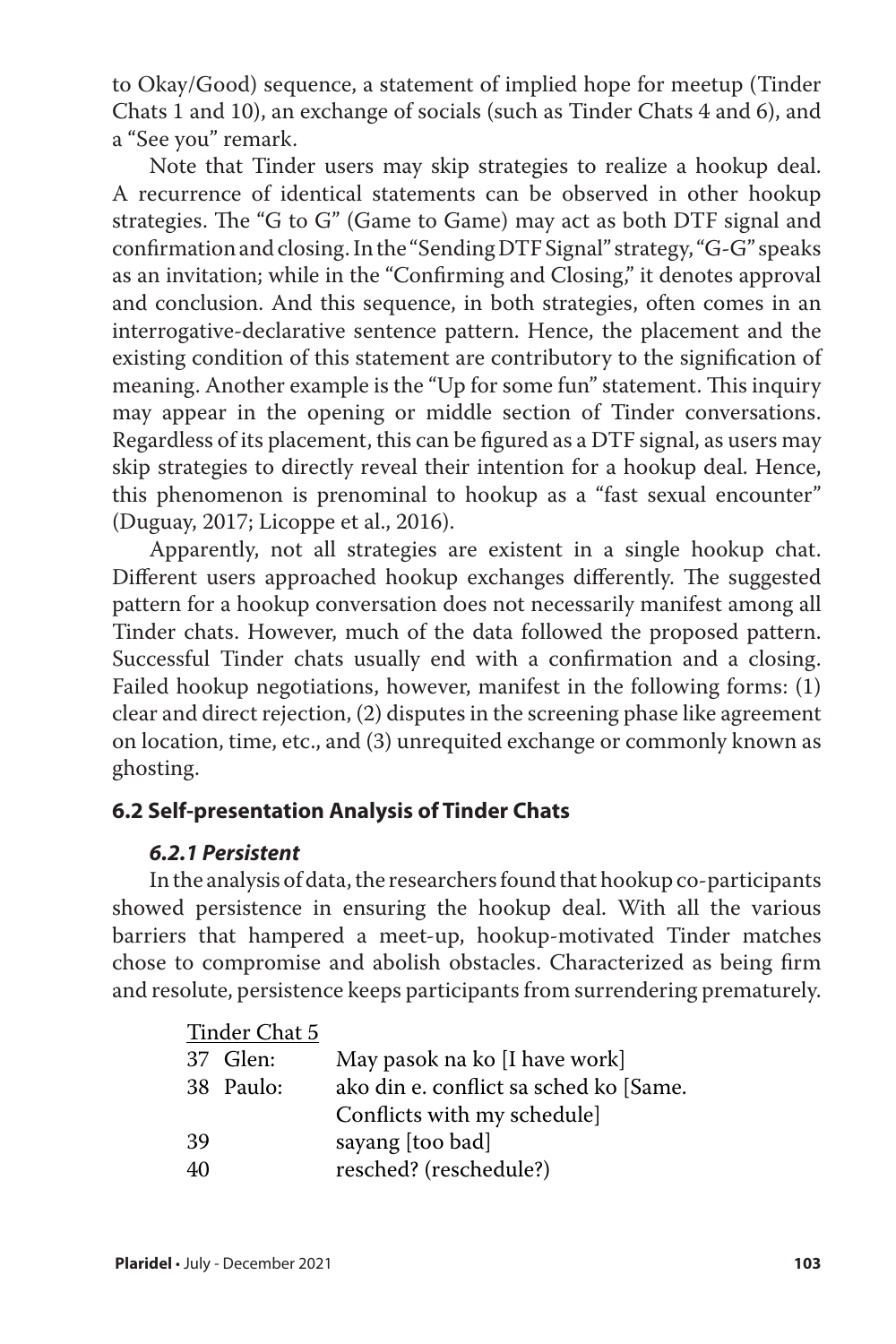Glen and Paulo had been talking from December 13 to 18 to negotiate their biggest predicament: time. Hence, to actualize their hookup deal, they constantly considered each other's work schedules. In addition, their personal commitments and the quarantine protocols intervened with their hookup negotiation—evidently, existing social and health issues like COVID-19 add constraints to hookup realization.

To finally close their hookup deal, both went through a series of time negotiations. Glen intended to hookup at 3:00 or 4:00 AM. The idea was rebuffed because of another rising obstacle: the unavailability of transportation. As a result, Paulo and Glen agreed on a possible time for a meetup. Subsequently, when Paulo discovered the time of Glen's scheduled agenda (see lines 121-123), he suggested 6:00 AM, which is strategic since it is neither late nor untimely. Glen tried to set forth 5:00 AM, but he subtly concurred his correspondence with 6:00 AM.

|     | Tinder Chat 5 |                                                                                                                     |
|-----|---------------|---------------------------------------------------------------------------------------------------------------------|
| 115 |               | anong oras? [What time?]                                                                                            |
|     | 116 Glen:     | Mga 3-4 (3-4 AM)                                                                                                    |
|     | 118 Paulo:    | sobrang aga brad hahaha [That's too early<br>hahaha]                                                                |
| 119 |               | wala pang sakayan dito. sarado pa terminal<br>[There's no transportation here yet. The<br>terminal is still closed] |
|     | 120 Glen:     | May lakad kasi ako pare [I've got somewhere<br>else to go]                                                          |
|     | 121 Paulo:    | anong oras lakad mo? [What time is that?]                                                                           |
|     | 122 Glen:     | Maaga [Morning]                                                                                                     |
| 123 |               | Mga 8 [8 AM, I guess]                                                                                               |
|     | 124 Paulo:    | 6 AM?                                                                                                               |
|     | 125 Glen:     | 5am kaya? Haha [How about 5 AM? Haha]                                                                               |
| 126 |               | Pwede din 6 [6 AM may also do]                                                                                      |

In this impression management, the concept of rescheduling rationalizes the restructuring of the existing hookup negotiation until an agreement is formed. Furthermore, relative to Mark Leary et al.'s (2015) example, this kind of activity gives off an idea of being considerate and presents hookup co-participants as valuable, which can be translated as worthy of hookup. Consolidating all those, participants of these exchanges undercoat their positive interpersonal qualities, which is the goal of ingratiation (Jones, 1990).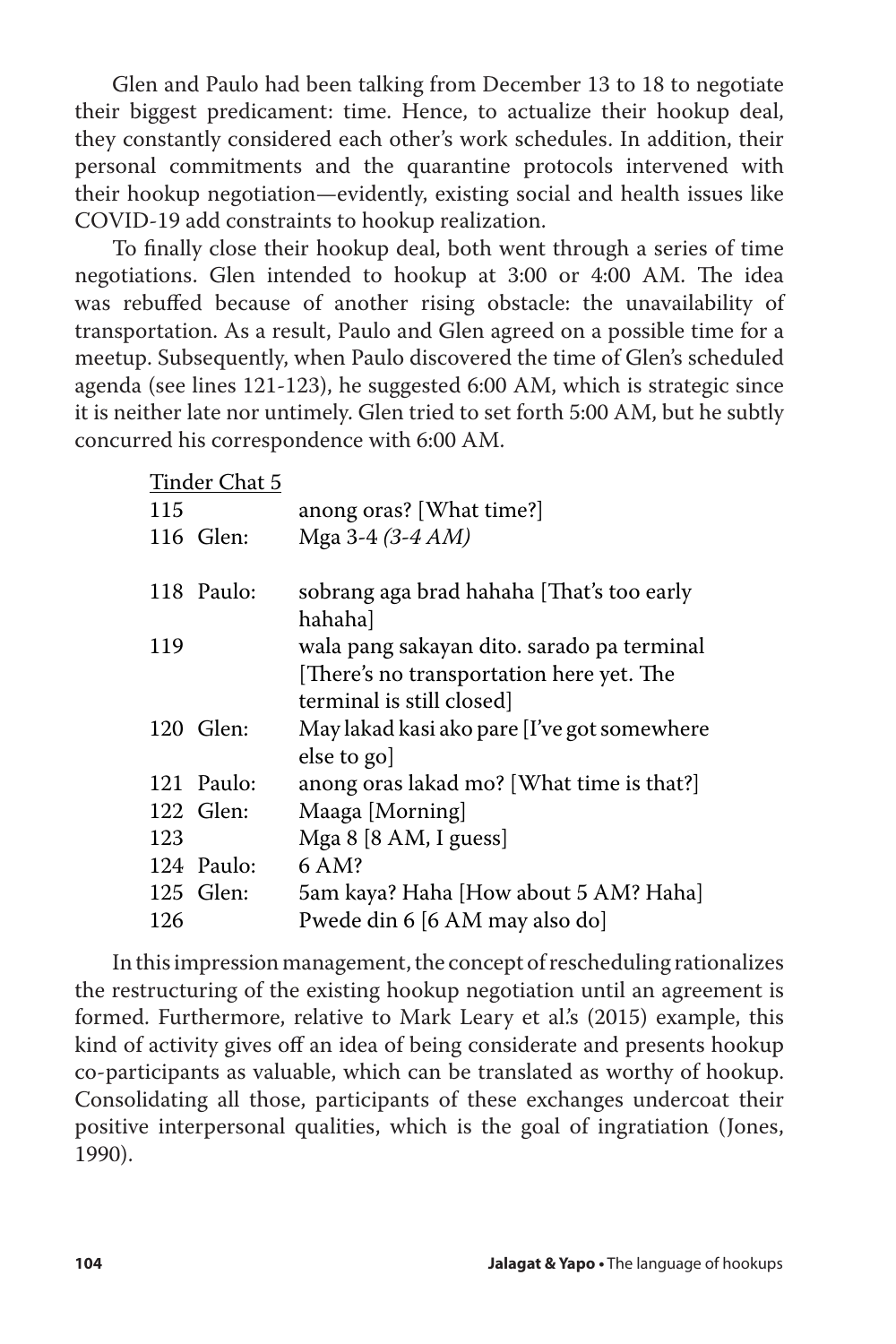Persistence does not significantly indicate a self-presentational risk of neediness. Rather, it is an apparent demonstration of likeability. This manifestation imprints a congenial and agreeable impression among participants, especially that persistence, in the analyzed data, is a mutual activity.

## *6.2.2 "Good Catch"*

"Good catch" is a slang term for people who have advantageous qualities that can frame them as desirable. For this study, the researchers propose an encapsulated hookup identity in the collectivist term "good catch." A good catch projects an image of being attractive and competent.

The potential hookup partner's initial reaction commonly relies on the attractiveness of the Tinder match. Furthermore, attractiveness may influence a hookup preference or experience. In the extract below, line 30 prefaces an imposed structuring and display of a guy with a "pretty face".

Tinder Chat 3

|    | THING OTHER |                                                                                     |
|----|-------------|-------------------------------------------------------------------------------------|
|    | 11 Logan:   | you have messenger? i dont send<br>pic here. i will call you                        |
|    | 23 Carlo:   |                                                                                     |
|    |             | Di ako nag aadd ng dummy sa real account<br>ko ee [I don't add dummy accounts in my |
|    |             | real account ee]                                                                    |
|    | 29 Logan:   | no other means?                                                                     |
| 30 |             | di naman ako panget and all [I'm not                                                |
|    |             | unattractive and all]                                                               |
|    | 31 Carlo:   | Di nmn ako sa itsura nagbabase ee [I don't                                          |
|    |             | base on physical appearance]                                                        |
|    | 32 Carlo    | Geh anu messenger mu [Okay, what's your                                             |
|    |             | Messenger account?                                                                  |

"Di naman ako panget" (translated as I'm not unattractive) sends off a metamessage of "hookup qualification" that glorifies attractive people as main players, while it stigmatizes the non-pretty face for having meager chances for online dating or hookup. Particularly, the emphasis on "panget" (or ugly/unattractive in English) undertakes the staging of self as more desirable or charismatic. According to Samp and Solomon (2001, as cited in Horan, 2014), this power dynamics from attractiveness discrepancy "may influence the decision to communicate about problematic events." In this excerpt, the problematic event is Logan's use of a dummy account to send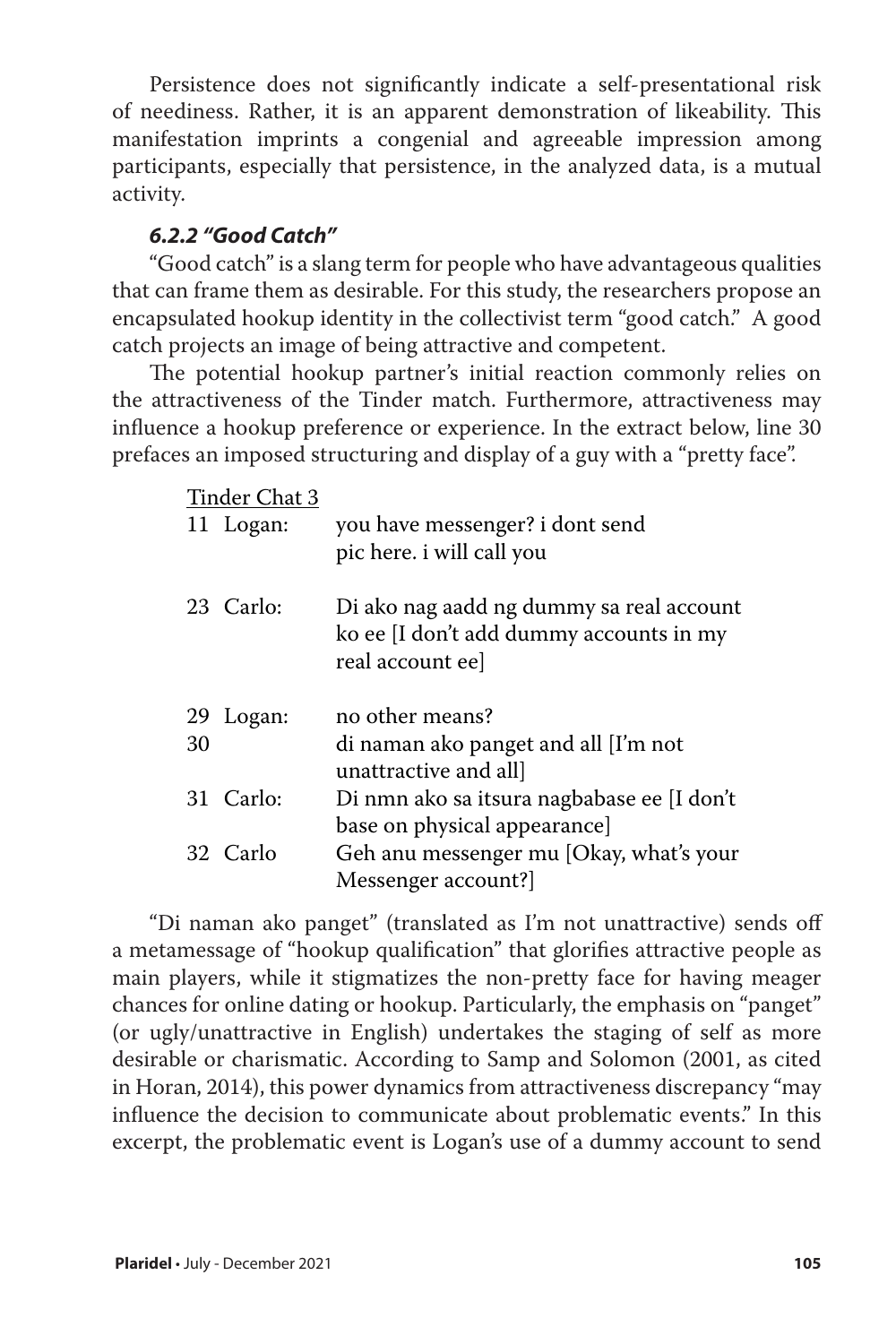pictures. Although the discrepancy is not delineated, one can assume that kind of staging influenced Carlo's acceptance of the dummy account.

Interestingly, this scenario can also be interpreted in the concept of ingratiation. Line 30 can be distinguished as an attempt to be likable. This bold declaration of personal impression is crucial since this may give off, according to Jones (1990), a sense of deception. Logan's visualization of self may appear risky, as this is the common thread in catfishing, inadvertently constructing a negative impression.

Another way to elicit attractiveness is through social validation. The extract below shows how desirability operates implicitly through mutual corroboration and compliments.

| Tinder Chat 1     |                                                         |
|-------------------|---------------------------------------------------------|
| 29 Simon:         | Hindi gwapo $\bigoplus$ [I'm not handsome $\bigoplus$ ] |
| 31 Peter:         | Gwapo ka kaya [But you are handsome]                    |
| 34 Simon:         | *sends selfie/picture                                   |
| 35                | Yan gwapo ba yan? $\bigoplus$ [Here. Is this what       |
| you               |                                                         |
|                   | call handsome? $\bigcirc$                               |
| 36 Peter:         | *sends picture                                          |
| Hehehe<br>37      |                                                         |
| 38 Simon:<br>Sexy |                                                         |

Simon's forwarding of his self-image in lines 29 and 35 and Peter's validation in line 31, and vice versa, put forth a notion of self-endorsement and validation. This trade-off of photos paves the way to shared flattery and admiration. Moreover, the use of paralinguistic gestures like emojis, as used in the data, projects downplay in the textual utterance. The smiling emoji ( ) after the "I'm not handsome" remark modulates the possible reaction of the co-participant and also invokes a modest and unassuming (for the [not] handsome claim) attitude. This suggestive use of emoji helps in modifying the textual tone (Herring & Dainas, 2017), with the user engineering the intended social function (lessening accountability by stating their physical attributes and reducing their partner's expectation) and effectively implying social motivation (which may be social validation). Additionally, this phenomenon intersects and births to neediness, a manifestation of the desire for reassurance (O'Malley, 2012).

Still, in the context of self-validation, the sending of pictures can be classified as an act of self-selection. Commonly, in the process of selfselection, users would consider the beneficiality (Schenkler & Weigold,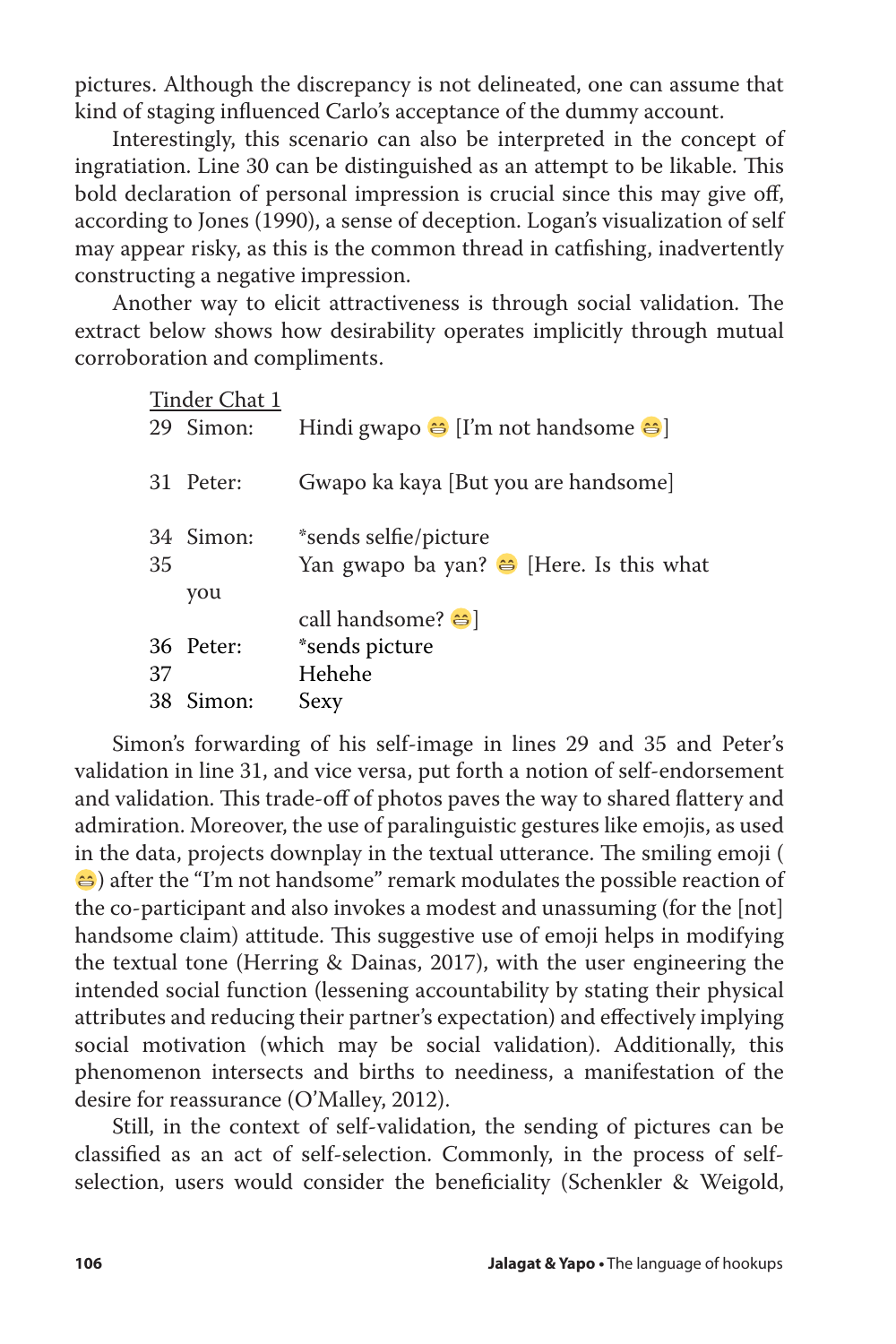1989), thus selecting the best picture to constitute a desirable image is possible.

The physical qualification inquiry and interposition in gay Tinder chats may be translated to users' desire for a likable hookup partner. This is pivotal as this can ease the negotiation for hookups, and this process can help them also secure the best hookup partner. These results are similar to the study of Jonalou Labor (2020). He argued that gay informants displayed an ideal persona as they believed that "the best ones always get to take home the best hookups" (p. 263).

Lastly, a competent self-image consists of intelligence and decent employment. In the dataset, it is difficult to categorize employment as self-promotion since there is zero to little explicit use of it. The exchange of employment-related questions may sustain the image of an established person, which could advance a conversation to a hookup deal. Most of the heterosexual Tinder chats contain this phenomenon. With enough discovery of the co-participant's job status, the other would propose hereafter a hookup intent (e.g., lines 31-34 in Tinder Chat 7 and lines 9-11 in Tinder Chat 10) or a meetup proposition (as shown in line 31 of Tinder Chat 8). This sequence in heterosexual participants implicates a liking for decent and capable partners. It can be inferred that this compatibility test is strategic and significant as hookup partners may advance their relationship to "friends with benefits," "fuck buddies," or a long-term relationship (Fritscher, n.d.). In response to this, Lisa Fritscher (n.d.) further argued that a hookup can be a stage for love. Moreover, the exchanges assume the concept of self-promotion (Jones, 1990), wherein employment is central to impression management.

#### *6.2.3 Provocative*

Provocativeness refers to the sexual demonstration of excitement, pleasure, fetishes, and sexual conduct exhibited in/through the Tinder exchanges.

The majority of participants were straightforward with their hookup intention. Being sexually driven, they projected a direct utterance of their sex drive. This can be observed in the majority of their Tinder openers. If the co-participant, for instance, happens to be sensitive, this kind of hookup strategy may appear as a threat (Jones, 1990); thus, it positions the sender in a negative impression instantly. However, in the analyzed dataset, none of the participants reacted perversely with the directly proposed hookup intention.

Moreover, the image of directness can also be observed in the rhetoric and short formulaic expression of the participants. The enormous practice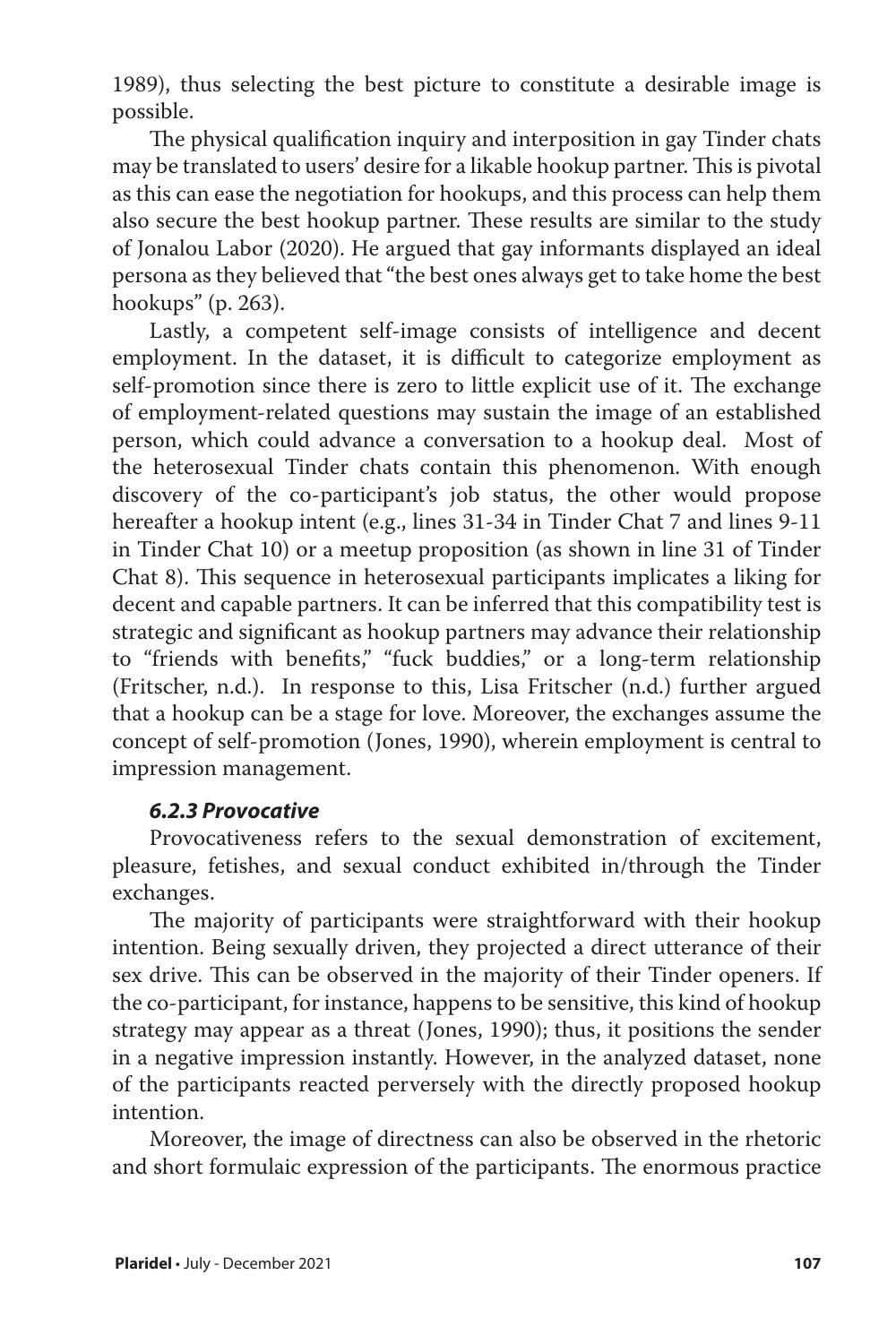of short turn constructional units evident in all Tinder chats presupposes users' aim for upfront expression for a quick sexual encounter. Examples of such are internet slang, use of emojis, acronyms, shortened or abbreviated texts, informal use of language, and incomplete sentences.

In addition, hookup-motivated Tinder matches present layers of sexual behavior. Hookup participants tend to dramatically execute their personal image as playful and vulgar.

| Tinder Chat 6 |                                         |
|---------------|-----------------------------------------|
| 12 Tyron:     | gusto kita Makita [I want to see you]   |
| 13 Cristina:  | Magkikita lang? Hahaha [We will only    |
|               | meet? Hahaha]                           |
| 14 Tyron:     | ay kasama na yon haha [Of course that's |
|               | included hahal                          |
| 15 Cristina:  | Okay. Hahhahah                          |
|               |                                         |

Christina's lexical choice in line 13 is an implicit expression of sexual desire. In addition, the "lang" (only/just) in that line signifies flirtatious rhetoric that activates the sex-related schema (Ellwood, 2021) of her Tinder match (as seen in line 14). Interestingly, this implicit textual utterance is also undercoated in the form of humor. This expression downplays Christina's banter during the sexual exchange. The "Hahaha," which is the basic textual unit of laughter, at the end of line 13 can be also interpreted as a lexical choice to avoid awkwardness and to shy away from the possible label as "sex initiator" or "thirsty." Significantly, this strategic and moderate remark has taken an obvious positive toll as this was rewarded with an affirmation (see line 14).

 Besides textual references for flirtatious remarks, emojis can also evince the same playful energy. In the data, the employment of the winking face emoji ( $\odot$ ) prefaces the teasing and the intimation of their potential hookup. Lastly, Tinder matches are vulgar and expressive. There is no boundary for this vulgar expression of sexual desire. Participants tease, sexualize, and share fetishes.

| Tinder Chat 4 |          |                                             |
|---------------|----------|---------------------------------------------|
|               | 30 Luke: | You want it recorded?                       |
| 31            |          | Haven't tried that yet.                     |
| 32            |          | Pero bat gusto mo recorded? Haha [But do    |
|               |          | you want it recorded? Haha]                 |
|               | 33 King: | Oo hahaha for my eyes only lanh yung vid    |
|               |          | [Yeah hahaha the video is for my eyes only] |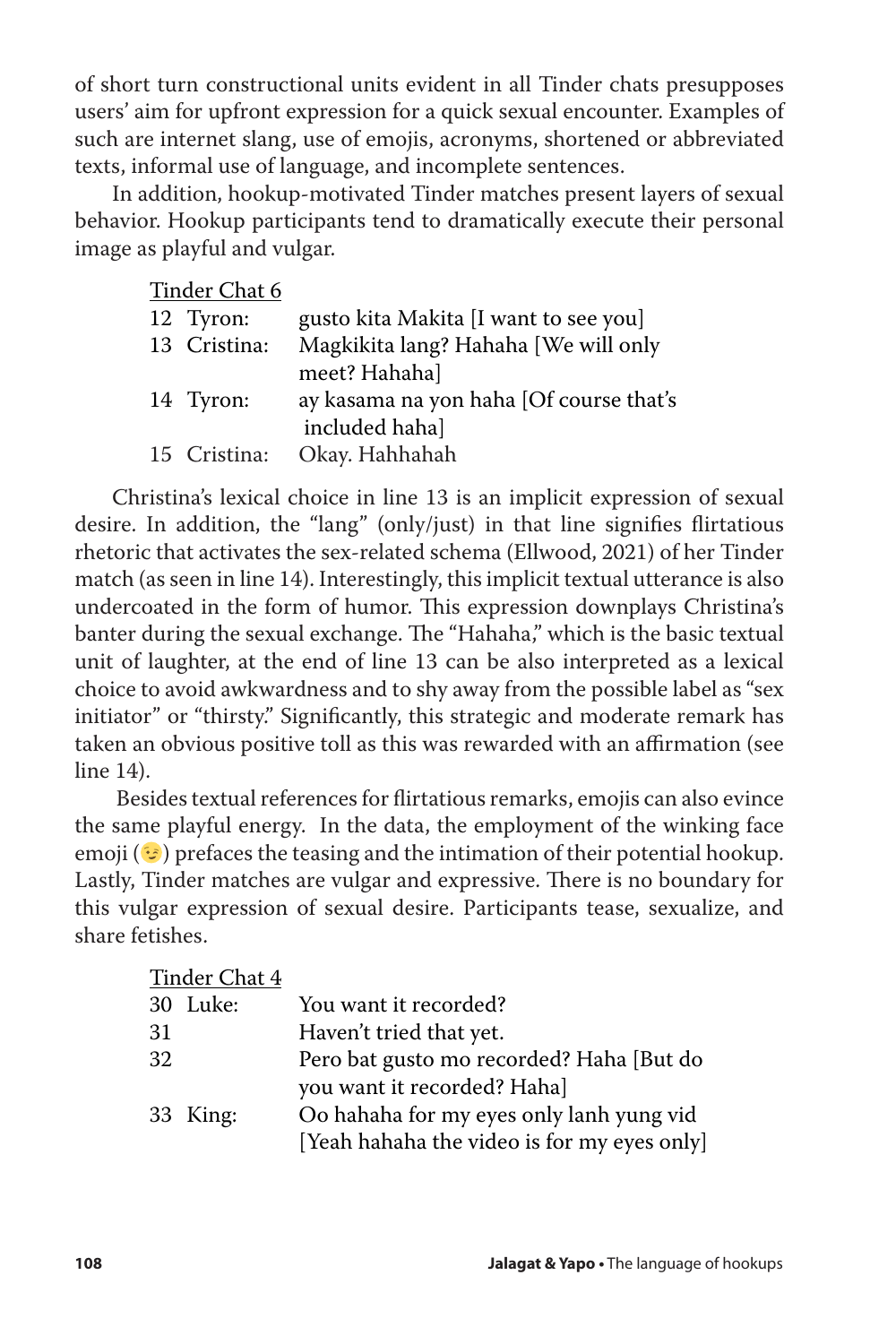The participants' mutual sexual discovery and comfort in sharing their sexual desires preserve and sustain these rather obscene exchanges. This is conceivable enough as participants may have seen this openness as a likable characteristic (Jones, 1990).

In these sexual exchanges, female participants may seem relatively "laidback" and passive in communicating sexual negotiations. This corresponds to the study of Christensen (2018), where the author argues that even in this digital age, the traditional and gendered script operates even in computermediated communication (CMC). Nevertheless, male participants operate in their role as initiators and are more sexually active.

## **6.2.4 Hopeful**

From four unsuccessful hookup attempts, two of them appear hopeful and positive. Despite the failed hookup attempt, the participants in these exchanges project a sense of anticipation.

|    | Tinder Chat 10 |                                            |
|----|----------------|--------------------------------------------|
|    | 50 Patrick:    | If ever, would you let me hookup with you? |
|    | 51 Kat:        | Pagkakataon lamang ang makakapagsabi. C    |
|    |                | [Only fate can decide $\odot$ ]            |
|    | 52 Patrick:    | I will take that as a yes. Hahahahahaha    |
| 53 |                | Jk (Joke)                                  |
| 54 |                | When time and situation permit, why not    |
|    | 55 Kat:        | Precisely                                  |
|    |                |                                            |

Lines 52-54, for example, signify acceptance and optimism. This situation may have not ended well; however, this projects hopefulness, taking into consideration the positive response of Kat in line 55. Separately, this paints an image of Patrick as accepting after getting rejected from a hookup deal.

Hopefulness' unique feature is its dependence on the possibility of occurrence. It is what hookup hopefuls fall back on when the likelihood of attaining their coveted desire for sex is uncertain.

# **6.3 Determinants of Successful and Failed Hookups**

The success rate of a hookup attempt lies in the participants' instrumentality and mechanism to deploy a positive and recognizable hookup conversation. Hence, outside factors are also identified as key factors in mutual agreement for hookups. This stage of analysis reviews the two preceding discussions on hookup activity. Based on the analysis,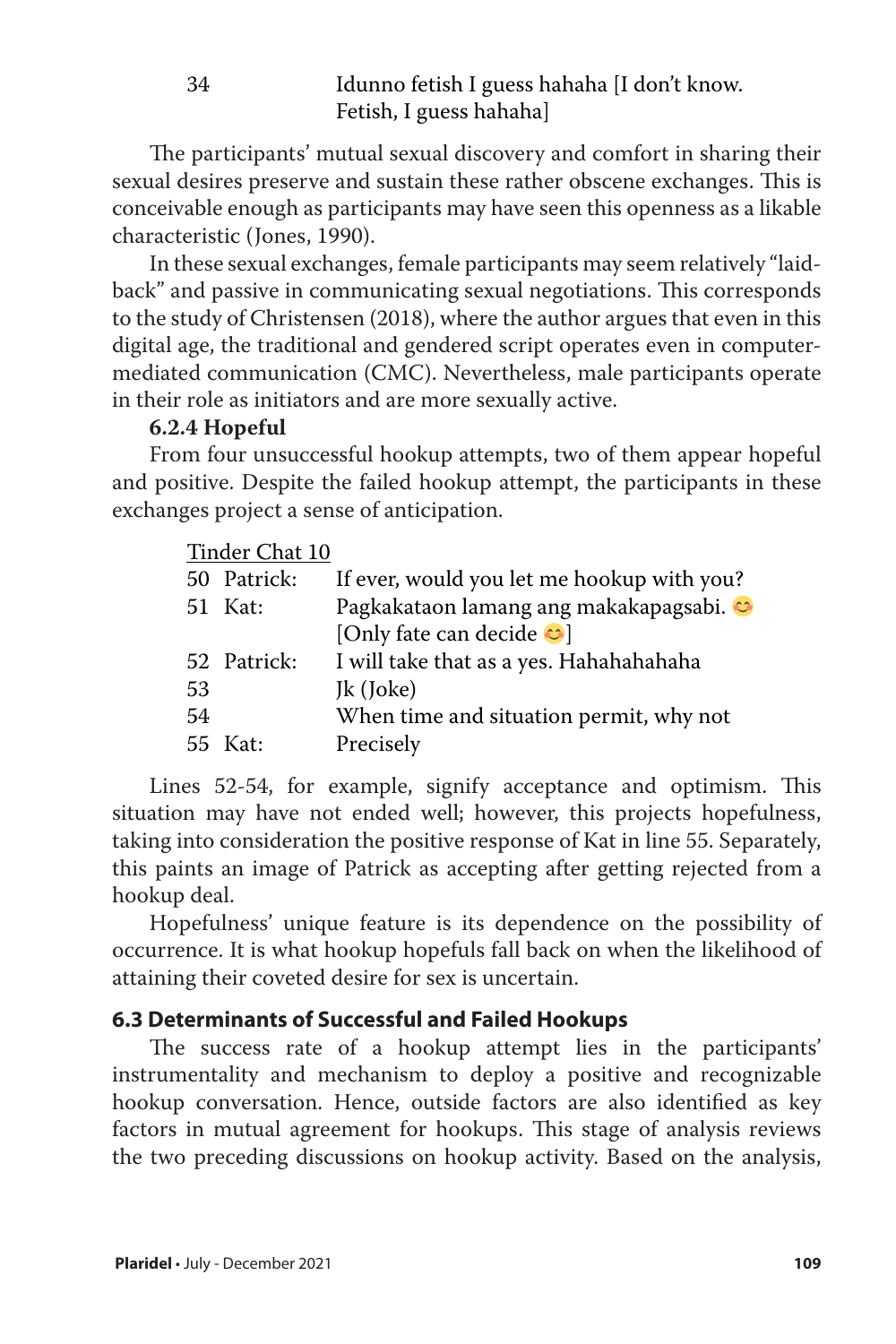location/geography, time, and preferences play significant roles in deciding hookup success and failure.

Agreeing upon a location for a hookup is vital in its realization. If the Tinder match is nearby, there is a higher possibility for participants to set a meeting. The nearness of a location abolishes the main concern for traveling, which is the chief issue in a failed hookup attempt in Tinder Chat 2.

| Tinder Chat 2 |                                            |
|---------------|--------------------------------------------|
|               | taga san ka po? [Where are you residing?]  |
|               | matchy                                     |
| Ben:          | Victoria, Laguna. Ikaw? [Victoria, Laguna. |
|               | How about you?]                            |
| Lucas:        | malayo pala boss [Oh, that's far, boss]    |
|               |                                            |

In addition, proximity is not the only feature of location that must be taken into account. The comfortability of the co-participant is also suggestive of the hookup success rate.

Time also plays a significant role in the formation of hookup deals. However, this facet is difficult as participants have less control of it, resulting in a decreased chance to meet. To support this claim, relative to time is the interplay and conflict of work schedules. Hence, compromise and realignment of hookup schedules work as an alternative to finalize a deal.

In ensuring hookup deals, maintaining and sustaining a particular image is relevant. Attractiveness is a significant factor to draw interest from a potential hookup partner. The properties of preferences, such as likes, dislikes, and personal tactics, can rationalize a decision to either affirm or turn down a hookup proposition for practical and satisfactory reasons.

## **6.4 "Tindering" and the Filipino Hookup Scene**

Dating in the Philippines has come a long way, and the language of hooking up has been revolutionized by dating apps like Tinder. As the young generation's preferred dating app, Tinder has helped in relaxing the norms of engagement that people would resort to in a traditional setting, wherein the tacit approval of family and friends would spell the direction of romantic engagements.

The fast-growing participation of young Filipinos in cyberspace allows them to explore technological affordances that could be beneficial to them. Mobile apps like Tinder have created a space congenial to their sense of freedom and self-discovery.

Having mobile phones as primary devices or being "mobile first" (Uy-Tioco & Cabañes, 2021) has contributed to the social and cultural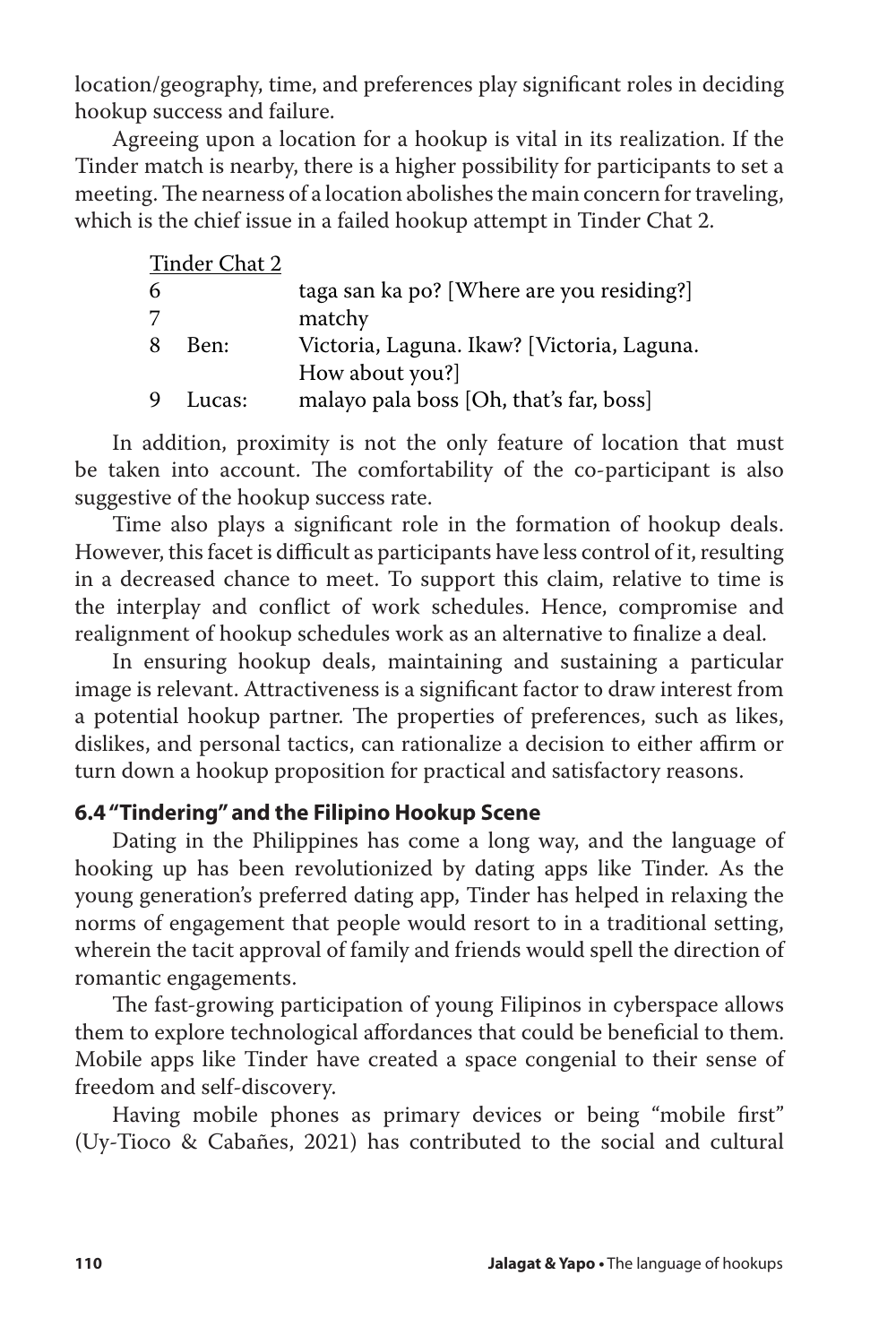transfiguration of the Filipino dating landscape. Thus, it has also paved the way for mobile hookups.

Tinder-initiated hookups do not promise the assurance of traditional and long-lasting intimacy. This type of online relationship ushers in users to determine hookup potential and realize their sexual energies. Contrary to the physical negotiation of hookups, Tinder's affordances assure users that they both share a sense of mutuality, especially during the onset of conversation. As "matched" users are the ones that can only start a conversation, direct and clear rejection is avoided. This selectivity liberates users from denunciation and upfront judgment.

Much is yet to be known about Filipino sexual scripting, and this study demonstrates how Tinder helps Filipino users in gaining easy access to sex. It reveals the complexity of hookup negotiations. Unlike the typical banner of Tinder as "swipe and match," Tinder users, in reality, go through phases of hookup. The results of the study forward the layers of activities a Tinder user needs to accomplish.

The interplay of language to accommodate and facilitate hookup intention is deemed significant in this study. With Tinder chats as units of analysis, and reviewing the duration of communication, Tinder seems to shorten the extensive process of the traditional scripting of intimacy. Filipinos' shared understanding of abbreviations, acronyms, internet slang, sexual remarks, and paralinguistic features in the communication process has helped regulate quick hookup transactions.

Nevertheless, the relatively quick Tinder hookup agreement does not necessarily mean that Filipino users would settle for less. In the span of their exchanges, most of the study's interactants were able to examine their potential hookup partners, implying that deliberate and conscious actions were taken into account as they communicated their hookup intentions. Portions of these can be observed as Filipino users screened their potential hookup partners. This phase may indicate that online behaviors of hookup hopefuls are premeditated, as they know what attributes to consider in their partners. Also, the concept of personal identification, even in the guise of anonymity, is highly regarded as a take-off point in their online chats.

The sending of DTF signals can also be considered as a conscious effort to keep the hookup negotiation going. With the presence of internet influences and affordances, transmitting sexual urges appears to be dynamic. Participants have their own way of validating their desire for each other.

Meanwhile, compromising testifies to the willingness and unwillingness of potential hookup partners. Aside from safety concerns, comfortability and accessibility are factored in by Filipino Tinder users. Among other considerations, the possibility of physical hookups is latched on to these.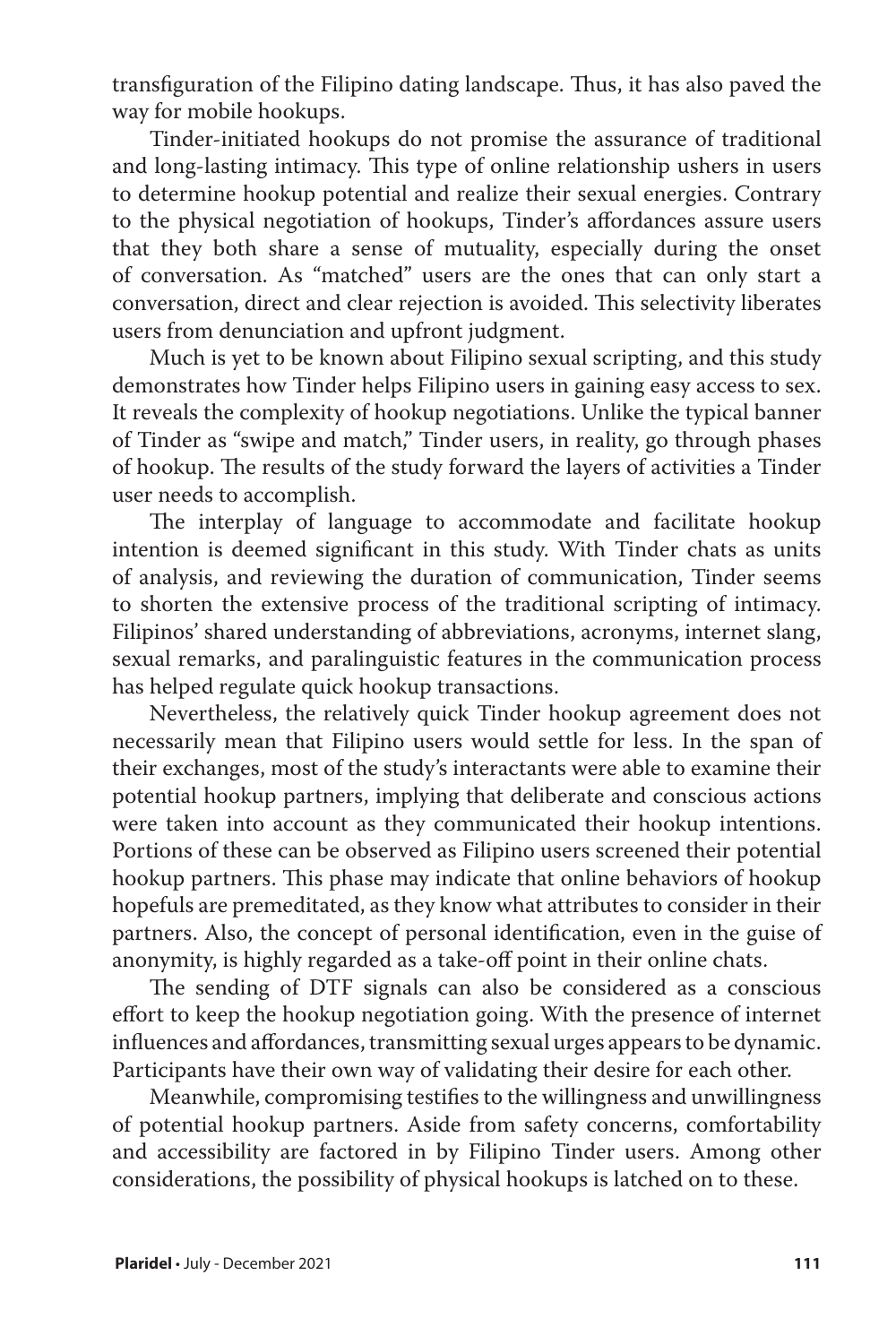Filipino Tinder chats seem "hyperpersonal" (Valentine, 2006, as cited in Labor, 2020). Given the liberty of users' self-disclosure, they can optimize their responses, resulting in unique interaction and heightened personal representation. Maria Theresa Ujano-Batangan (2012), for example, discovered that female adolescents have a "perceived lack of control over their sexual behaviors and their submission to the sexual demands of their partners." In this study, it is remarkable how female participants have attempted to subvert the notion of males as conversation gatekeepers. Filipino female Tinder users are self-aware, and their actions are guided by their own volition. It is clear to them what they prefer in a hookup partner, and they are actively involved in the hookup negotiation. They are not just silent recipients of male suppositions. However, although there were attempts, it can still be observed that they were rather "subdued." This is parallel to the study of Christensen (2018), as she also observed the male domination in Tinder chats.

The liberty to express oneself on Tinder also affects Filipinos' way of presenting themselves. While this study agrees with Labor (2020) about self-promotion as a valuable entity for self-presentation, ingratiation is what the Filipino participants commonly used for impression management. This allows them to optimize their likability and desirability by giving off a positive and attractive persona.

Tinder has introduced Filipino users to a different environment in fulfilling their hookup desires. The app's easy-to-follow technical operations permit users to explore and realize, through texts, their sexual intentions. Tinder has provided a platform for young and adult Filipinos to revitalize otherwise traditionally scripted romantic relationships.

#### **7. Conclusions**

Tinder provides a platform for users to negotiate and present themselves in hookup-motivated conversations. With the majority of studies focused on the hookup pattern during the physical encounter, not acknowledging the purpose Tinder has served for the meetup, this study addresses this gap by articulating a structure or pattern employed by Tinder users to communicate hookup intent. In addition, this also dealt with the selfpresentation projected in and through the textual utterance of a hookup.

As to the objectives of the study, the researchers found a communication pattern from users' exchanges. Listed below are the hookup patterns derived from the data set: (1) It's a Match; (2) Opening Sequence; (3) Screening; (4) Transferring to Other Social Networks; (5) Sending Down to Fuck (DTF) Signals; (6) Compromising; and (7) Confirming and Closing.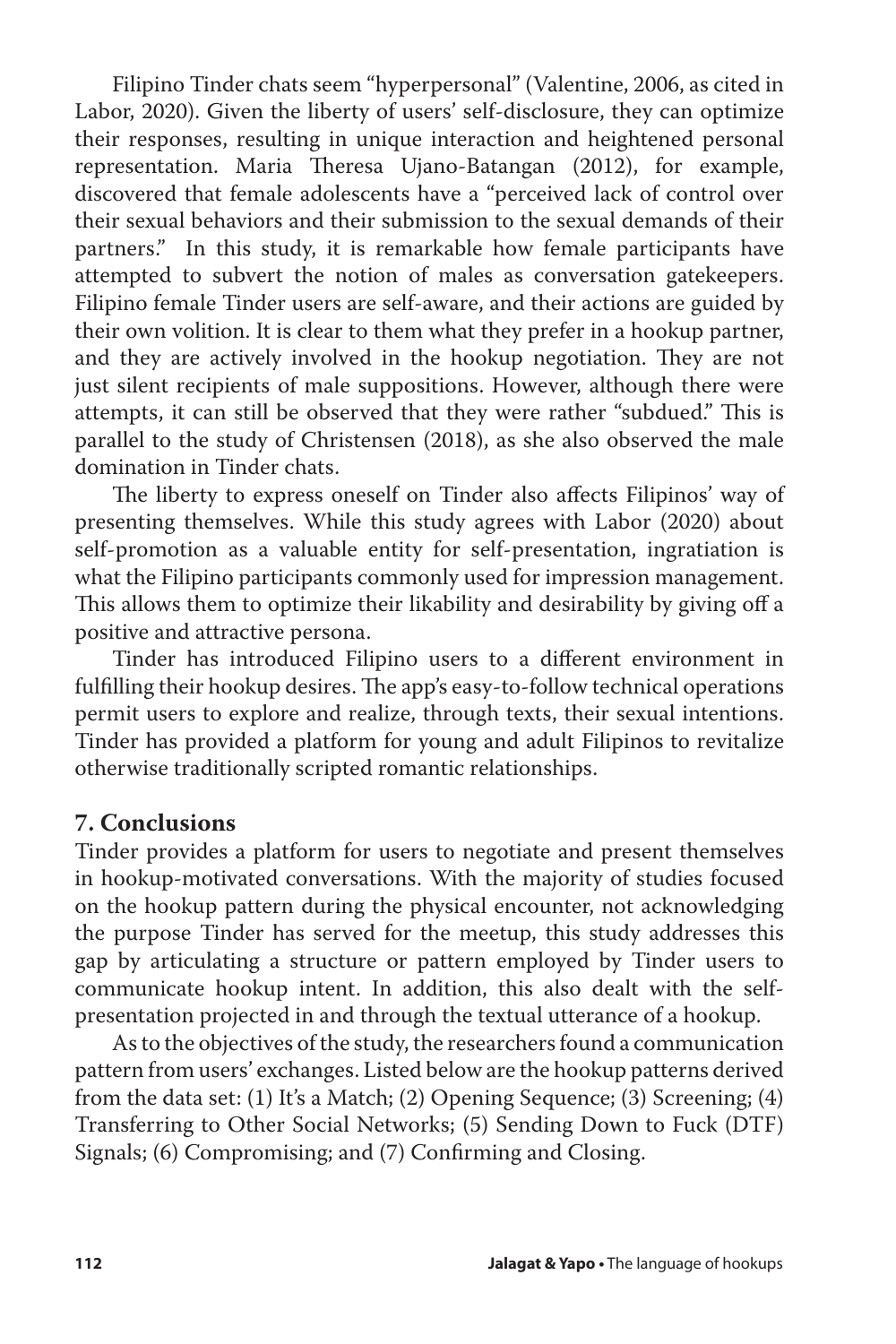Tinder users execute the shown pattern differently and strategically. They can be more explicit or direct with their intention. For that reason, there are instances from the data where the users' openers can also be classified as DTF signals, and these are also observable in other elementary patterns, such as for the screening and sending of DTF signals. This phenomenon validates the notion that hookup is a quick sexual encounter. Hence, participants skipped some parts to more quickly attain their desire for a hookup.

Gender roles play also a big part in the variance of the hookup pattern. Interestingly, only gay participants used sex position inquiries for their screening schemes. In the context of gay sexual compatibility, for sexual intercourse to happen, there must be the presence of someone that will perform a penetrative activity and someone who will receive this action. This phenomenon highlights that sex roles are necessary for the realization of hookups for gays. Much of this screening behavior functions to learn more about the potential hookup partner and/or to validate their identity. This serves as a weighing activity to determine one's sexual interest to the co-participants, and thereafter, to inform or send signals that progress can be made toward hookup realization.

Another interesting item that emerged is that Tinder functions as an avenue to meet potential hookup partners. In this particular scenario, Tinder-initiated chats are not stationary. For instance, users, after sending an opener, jump from Tinder to another online social network to continue their conversation.

In addition, sending DTF signals and compromising are conclusive for a successful hookup negotiation. These two are responsible for the conscious decision of the user to either continue or end the hookup negotiation. Primarily, openness and willingness to cooperate are pivotal characteristics of anyone who aims to engage in this hookup phase. Subsequently, if all are performed well, confirmation and the closing of a hookup deal will occur

Likewise, it is also important to note that during/in the exchange of utterance, participants construct and give off an impression or image of the self. The predominant image present in hookup-motivated chats is being "provocative." The construction of this image involves users' engagement in a flirtatious and sexually explicit or suggestive conversation.

Aside from that, users present themselves as a "good catch;" thus, they play the role of someone who has good qualities that can make them desirable for a hookup. This classification includes "attractive match" portrayal, a competent or established persona, and an interesting hookup partner.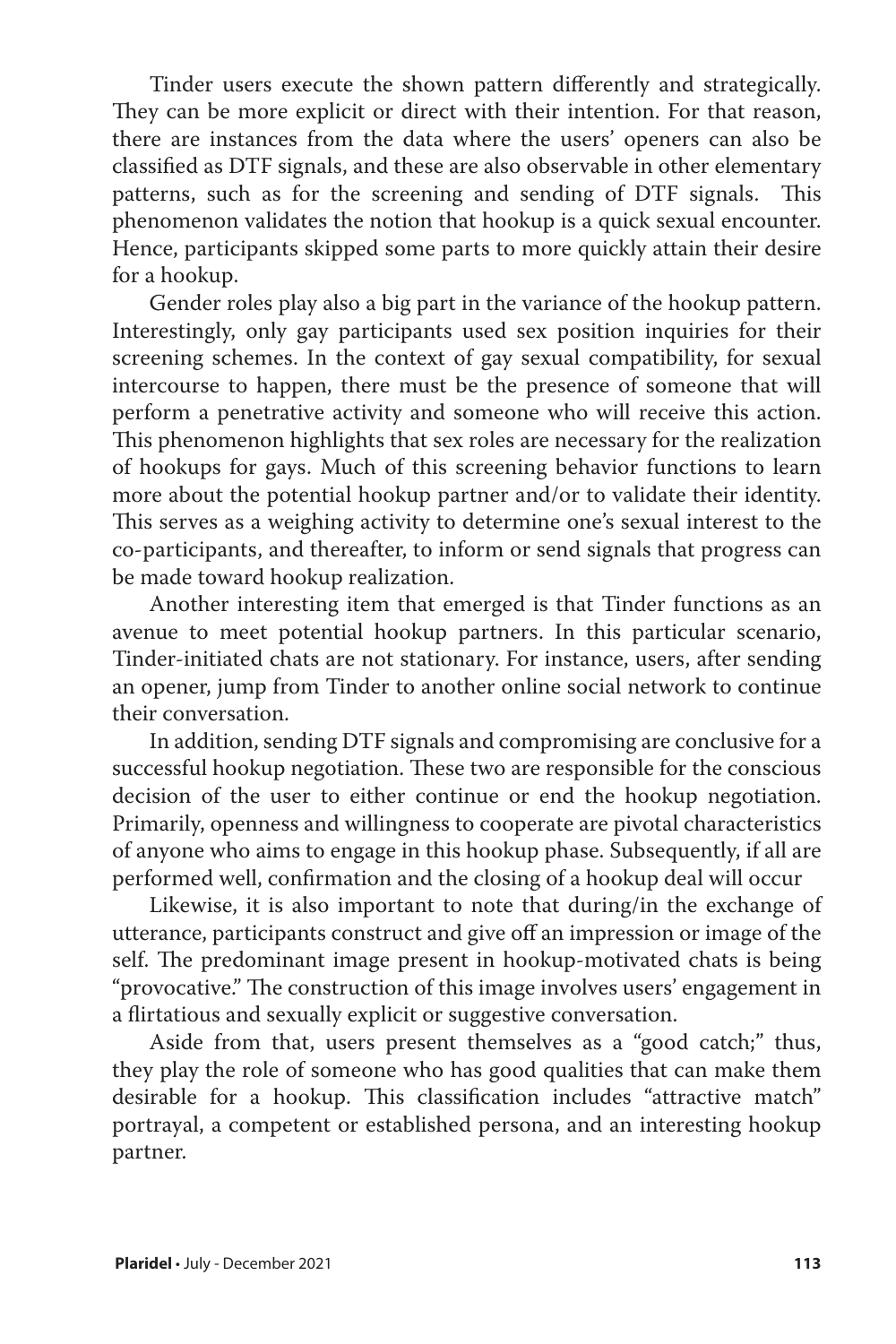Lastly, to bolster the success rate of hookups, geophysical and temporal elements must be taken into account. The realization of a hookup is not possible if there is no agreement on the "where" and "when" of this sexual activity. Likewise, individual preferences also take part in determining whether a hookup with the co-participant is worthy or not.

## **8. Implications**

It is important to note that the use of CA in determining discursive patterns in computer-mediated communication (CMC) is possible. For this study, even though there are boundaries for analysis of CMC features like overlaps, speaking turn, turn-holding stance, and the transition-relevant unit, CA is still helpful in determining and extracting patterns of hookup communication. Moreover, the elements of CMC balance and manage the success of this type of analysis. Emojis or emoticons as paralinguistic features, internet slang, abbreviations for typography and sentence formation, and visuals influenced the success of determining hookup patterns. Aside from their valuable contribution to CA, these features are also instructive in the identification and analysis of self-presentation.

Moreover, the results of self-presentation analysis can be an additional input in the field of psychology regarding how hookup-motivated individuals operate and present themselves to their co-participants through textual utterance. The notions of social validation, a "good catch" persona, sexual declaration and stimulation for image representation, and the employment of internet slang, emojis, and short formulaic expressions for lexical and rhetorical discourse may serve as an additive to divulge sex-motivated discourses on the internet.

Also, given the analyzed data, it can be perceived that hookup conversations among Filipino heterosexual Tinder users still follow the traditional sexual script. In this context, males perform as initiators and take control of the conversation with potential matches. This may be because of the dominant patriarchal ideology in the Philippines. Patriarchy frames men as sex initiators and women as gatekeepers, which is a construed, socially acceptable femininity.

Even though there are attempts by female participants to communicate their sexual motives, it is evident that their responses can be characterized as rather subdued or passive. Their restraint in stating upfront their motive to hook up may be because of the fear of looking desperate for sex. The principal concern for this restriction by female participants is their gendered internalized roles and also the threat of double standards. Thus, the sequence remains: men as active initiators and women as passive gatekeepers.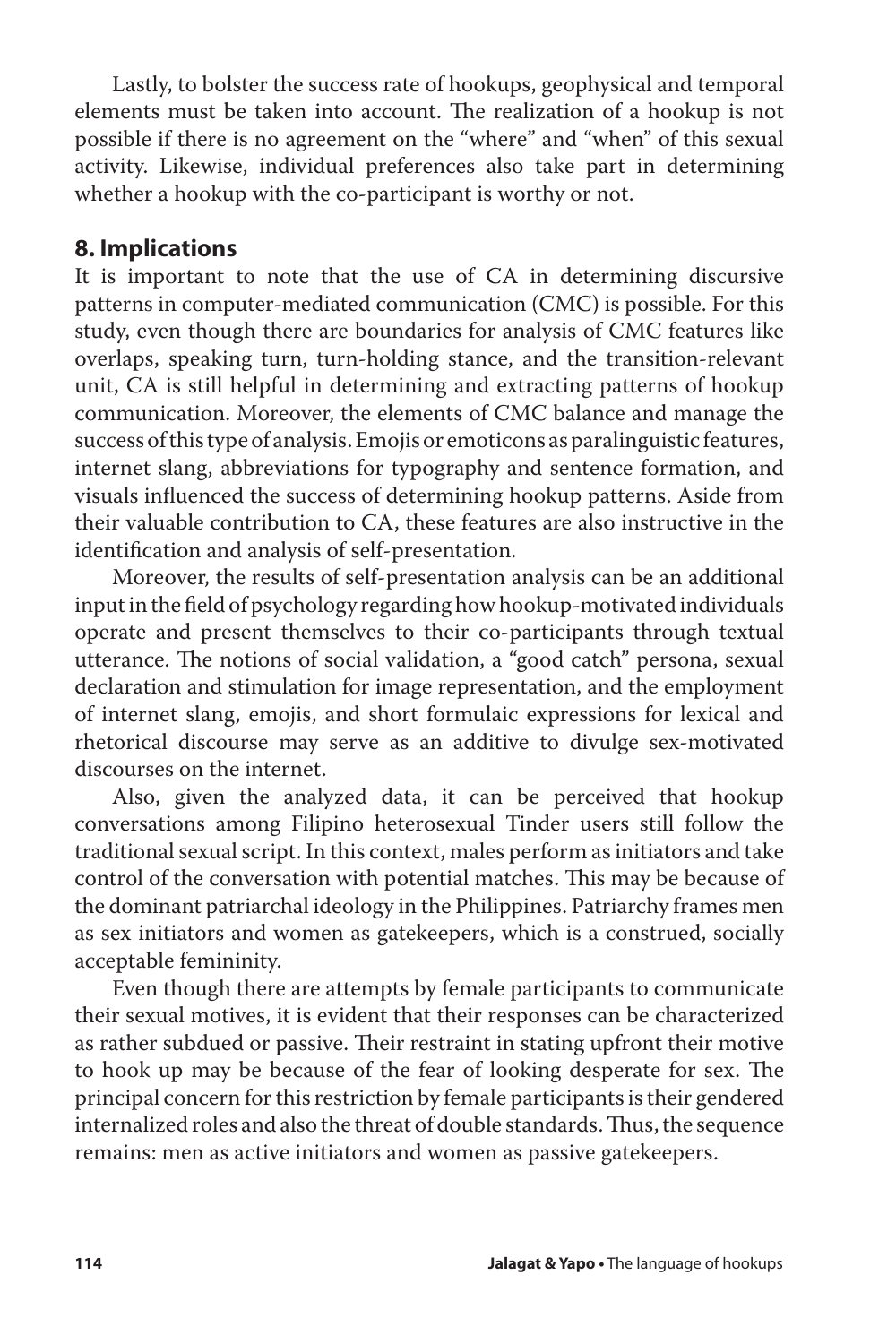## **References**

Bogle, K. A. (2008). *Hooking up: Sex, dating, and relationships on campus*. New York University Press.

- Bonilla-Zorita, G., Griffiths, M.D. & Kuss, D.J. (2020). Online dating and problematic use: A systematic review. *Int J Ment Health Addiction*. https://doi.org/10.1007/s11469-020-00318-9
- Chamourian, E. (2017). *Identity performance and self presentation through dating app profiles: How individuals curate profiles and participate on Bumble*. [Master's Thesis, The American University of Paris]. ProQuest Dissertations Publishing.
- Christensen, M. A. (2018). "*Tindersluts" & "Tinderellas:" Examining young women's construction and negotiation of modern sexual scripts within a digital hookup culture*. [Dissertations and Theses, Portland State University]. https://pdxscholar.library.pdx.edu/cgi/viewcontent. cgi?article=5566&context=open\_access\_etds
- David, G., & Cambre, C. (2016). Screened intimacies: Tinder and the swipe logic. *Social Media + Society*, *volume*(issue). 1–11. https://doi.org/10.1177/2056305116641976
- De Boeck, J. (2015). *Opening and closing strategies in YouTube vlogs: How monologue encourages conversation.* [Master's Thesis, Universiteit Antwerpen]. https://www.scriptiebank.be/sites/default/ files/JessicaDeBoeck\_OpeningAndClosingStrategiesInYouTubeVlogs.pdf
- Duguay, S. (2017). Dressing up Tinderella: Interrogating authenticity claims on the mobile dating app Tinder. *Information, Communication & Society*, *20*(3), 351-367. https://doi.org/10.1080/136911 8X.2016.1168471
- Dunlop, J. (2018). *App-ily ever after self-presentation and perception of others on the dating app Tinder*. [Electronic Theses and Dissertations, University of Central Florida]*. 2004-2019*. 6185. https://stars. library.ucf.edu/etd/6185
- Ellwood, B. (2021, February 11). Study identifies a flirtatious facial expression that activates sex-related schemas among men. *PsyPost*. https://www.psypost.org/2021/02/study-identifies-a-flirtatiousfacial-expression-that-activates-sex-related-schemas-among-men-59622
- England, P., Shafer, E. F., & Fogarty, A. C. K. (2012). Hooking up and forming romantic relationships on today's college campuses. In M. Kimmel, & A. Aronson (Eds.), *The Gendered Society Reader* (5th ed., pp. 559-572). Oxford University Press.
- *How viable is Gidden's concept of the 'pure relationship'. Evaluate his view of intimacy.* (n.d.). https://www. essay.uk.com/free-essays/sociology/giddens-concept.php
- Fielder, R. L., Walsh, J. L., Carey, K. B., & Carey, M. P. (2014). Sexual hookups and adverse health outcomes: A longitudinal study of first-year college women. *Journal of Sex Research*, *51*, 131-144. https://doi.or g/10.1080/00224499.2013.848255

Fincham, B. (2016). *The sociology of fun*. Palgrave.

- Fritscher, L. (n.d.). *How hooking up can set the stage for love.* The Anatomy of Love.https://theanatomyoflove. com/blog/how-hooking-up-can-set-the-stage-for-love/
- Garcia, J. R., Reiber, C., Massey, S. G., & Merriwether, A. M. (2012). Sexual hookup culture: A review. *Review of general psychology : Journal of Division 1, of the American Psychological Association*, *16*(2), 161– 176. https://doi.org/10.1037/a0027911
- Giddens, A. (1992). *Transformation of intimacy: love, sexuality and eroticism in modern society*. Stanford University Press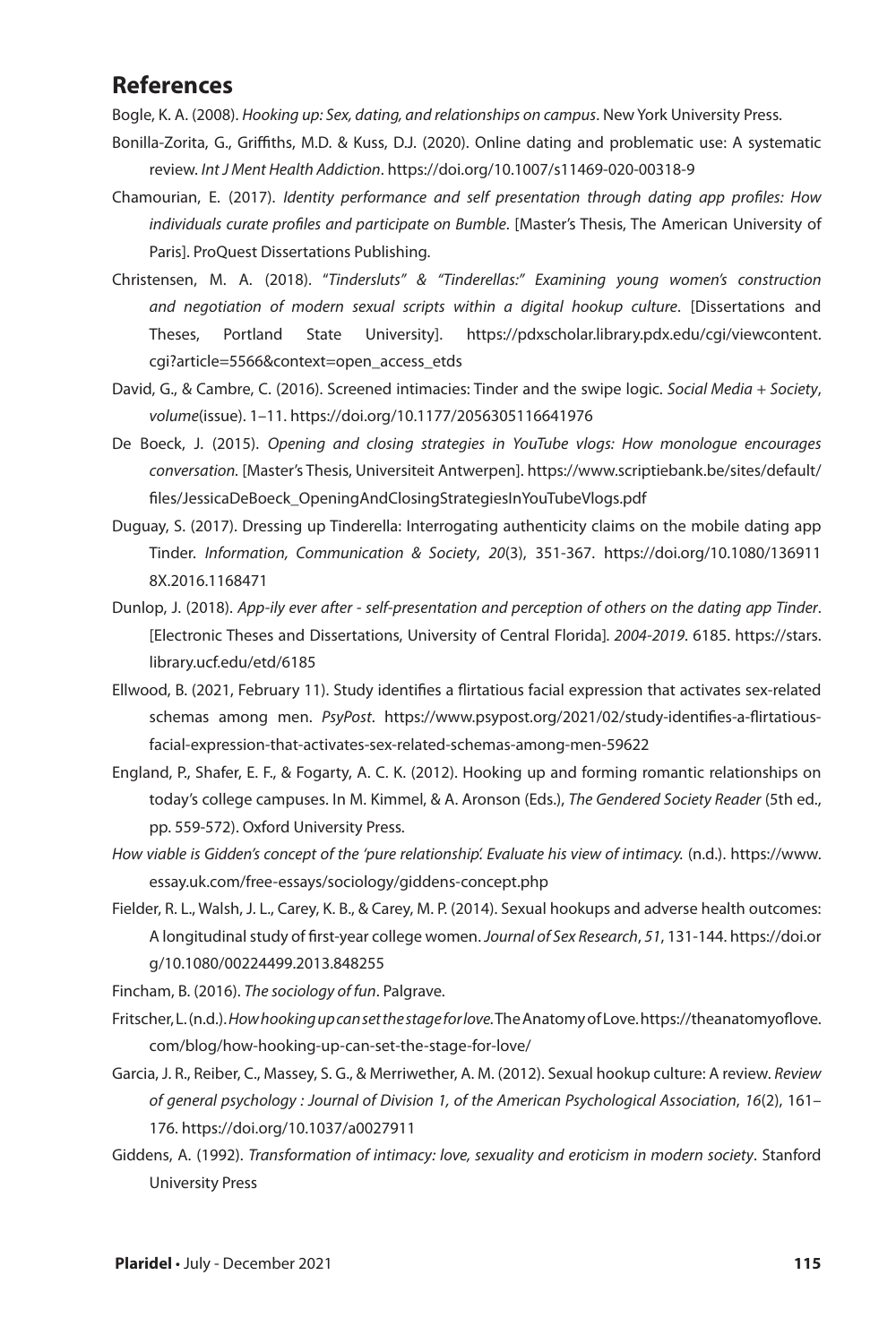Goffman, E. (1959). *The presentation of self in everyday life*. Doubleday.

- González-Lloret, M. (2011). Conversation analysis of computer-mediated communication. *Calico Journal*, *28*(2), 308–325. https://doi.org/10.1558/cj.28.2.308-325
- Hanson, K. R. (2017). *Why Talk When You Can Swipe: A Qualitative Investigation of College Heterosexuals Using Smartphones to Hookup and Date* [Master's thesis, Kent State University]. OhioLINK Electronic Theses and Dissertations Center. http://rave.ohiolink.edu/etdc/view?acc\_num=kent1491689869560945
- Herring, S. C. (2004). Computer-mediated discourse analysis: An approach to researching online behavior. In S. A. Barab, R. Kling, & J. H. Gray (Eds.), *Designing for virtual communities in the service of learning* (pp. 338-376). Cambridge University Press.
- Herring, S. C., & Dainas, A. R. (2017). "Nice picture comment!" Graphicons in Facebook comment threads. *Proceedings of the 50th Hawaii International Conference on System Sciences*, 2185-2194. https://doi. org/10.24251/HICSS.2017.264
- Hobbs, M., Owen, S., & Gerber, L. (2017). Liquid love? Dating apps, sex, relationships and the digital transformation of intimacy. *Journal of Sociology*, *53*(2), 271–284. https://doi. org/10.1177/1440783316662718
- Horan, S. (2014, May 10). Do differences in attractiveness really matter?. *Psychology Today.* https://www. psychologytoday.com/us/blog/adventures-in-dating/201405/do-differences-in-attractivenessreally-matter
- Iqbal, M. (2020, June 23). *Tinder revenue and usage statistics*. Business of Apps. https://www. businessofapps.com/data/tinder-statistics/
- Jones, E. E. (1990). *Interpersonal perception*. W.H. Freeman and Co.
- Kim, H., & Chan, H. C. (2007). Why people pay for digital items? Presentation desire of online identity. *Proceedings of the 11th Pacific-Asia Conference on Information Systems*, 214-226. http://aisel.aisnet. org/pacis2007/7
- Krüger, S., & Spilde, A. (2019). Judging books by their covers Tinder interface, usage and sociocultural implications. *Information, Communication & Society*, *23*(10), 1395-1410. https://doi.org/10.1080/13 69118X.2019.1572771
- Labor, J. S. (2020). Mobile sexuality: Presentations of young Filipinos in dating apps. *Plaridel: A Philippine Journal of Communication, Media, and Society, 17*(1), 247-278. https://doi.org/10.52518/2020.17.1- 09labor
- Leary, M. R., & Allen, A. B. (2011). Self-presentational persona: Simultaneous management of multiple impressions. *Journal of Personality and Social Psychology, 101*(5), 1033–1049. https://doi. org/10.1037/a0023884
- Leary, M. R., Jongman-Sereno, K. P., & Diebels, K. J. (2015). Measures of concerns with public image and social evaluation. In G. J. Boyle, D. H. Saklofske, & G. Matthews (Eds.), *Measures of personality and social psychological constructs* (pp. 448-473). Academic Press.
- Lee, J. (2019). Mediated superficiality and misogyny through cool on Tinder. *Social Media + Society, 5*(3). https://doi.org/10.1177/2056305119872949
- LeFebvre, L.E. (2018). Swiping me off my feet: Explicating relationship initiation on tinder. *Journal of Social and Personal Relationships*, *35*(9), 1205–1229. https://doi.org/10.1177/0265407517706419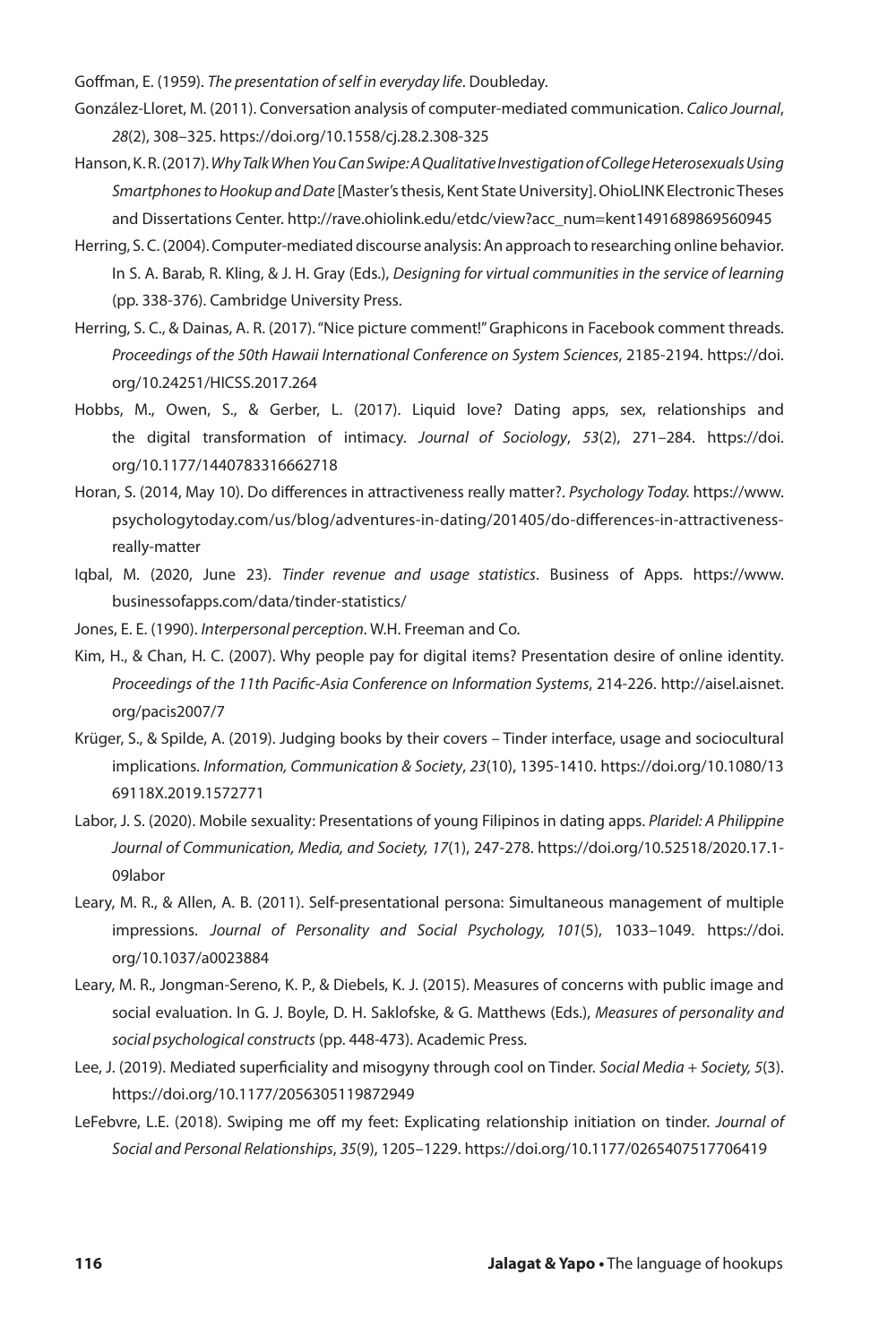- Licoppe, C., Rivière, C. A., & Morel, J. (2016). Grindr casual hook-ups as interactional achievements. *New Media & Society*, *18*(11), 2540–2558.
- Muniruzzaman, M. D. (2017). Transformation of intimacy and its impact in developing countries. *Life sciences, society and policy*, *13*(1), 1-19. https://doi.org/10.1186/s40504-017-0056-8
- O'Malley, H. (2012, November 30). *The problem with neediness (or: the anti-sex equation)*. Paging Dr. NerdLove. https://www.doctornerdlove.com/problem-with-neediness/
- Ranzini, G., Lutz, C., & Gouderjaan, M. (2016). *Swipe right: An exploration of self-presentation and impression management on Tinder*. Paper presented at the Annual Conference of the International Communication Association, Fukuoka, Japan. https://www.alexandria.unisg.ch/248333/
- Rocha Santos, P.C. (2018). *Gamification of love: a case study of Tinder in Oslo*. [Master Thesis, University of Oslo]. https://www.duo.uio.no/handle/10852/64406?show=full
- Sacks, H.E., Schegloff, E., & Jefferson, G. (1974). A simplest systematic for the organization of turn-taking for conversation. *Language Awareness, 50,* 696-735. Doi if available
- Sales, N. J. (2015, August 6). Tinder and the dawn of the "Dating Appocalypse"*. Vanity Fair*. http://www. vanityfair.com/culture/2015/08/tinder-hook-up-culture-end-of-dating
- Schlenker, B. R., & Weigold, M. F. (1989). Goals and the self-identification process: Constructing desired identities. In L. A. Pervin (Ed.), *Goal concepts in personality and social psychology* (pp. 243-290). Erlbaum.
- Thottam, I. (n.d.). *The history of online dating*. eharmony. https://www.eharmony.com/history-of-onlinedating/
- Timmermans, E., & Courtois, C. (2018). From swiping to casual sex and/or committed relationships: Exploring the experiences of Tinder users. *The Information Society*, *34*, 59–70. https://doi.org/10.10 80/01972243.2017.1414093
- Ujano- Batangan, M.T.D. (2012). Pag-ibig (Love), Pagnanasa (Desire): Filipino adolescents and sexual risks. In F. Grange Omokaro, & F. Reysoo (Eds.), *Chic, chèque, choc.Transactions autour des corps et stratégies amoureuses contemporaines* (pp. 169-182). Actes des colloques genre et développement. Berne: DDC-Commission suisse pour l'UNESCO; IHEID.
- Uy-Tioco, C. S., & Cabañes, J. V. A. (2021). Glocal intimacies and the contradictions of mobile media access in the Philippines. *Media International Australia, 179*(1), 9–22. https://doi. org/10.1177/1329878X20985962
- Wade, L., & Heldman, C. (2012). Hooking up and opting out: Negotiating sex in the first year of college. *Sex for Life: From Virginity to Viagra, How Sexuality Changes Throughout Our Lives*, *10*, 128-145. DOI:10.18574/nyu/9780814772522.003.0006
- Zabotnova, M. (2017). *Acronyms and abbreviations as a part of the internet slang and their role in saving speech efforts in the process of communication in the chatspeaks*. Наукові Записки Національного Університету «Острозька Акаде Мія», Серія «Філологічна», Вип, *67*. https://doi. org/10.25264/2519-2558-2017-67-26-28